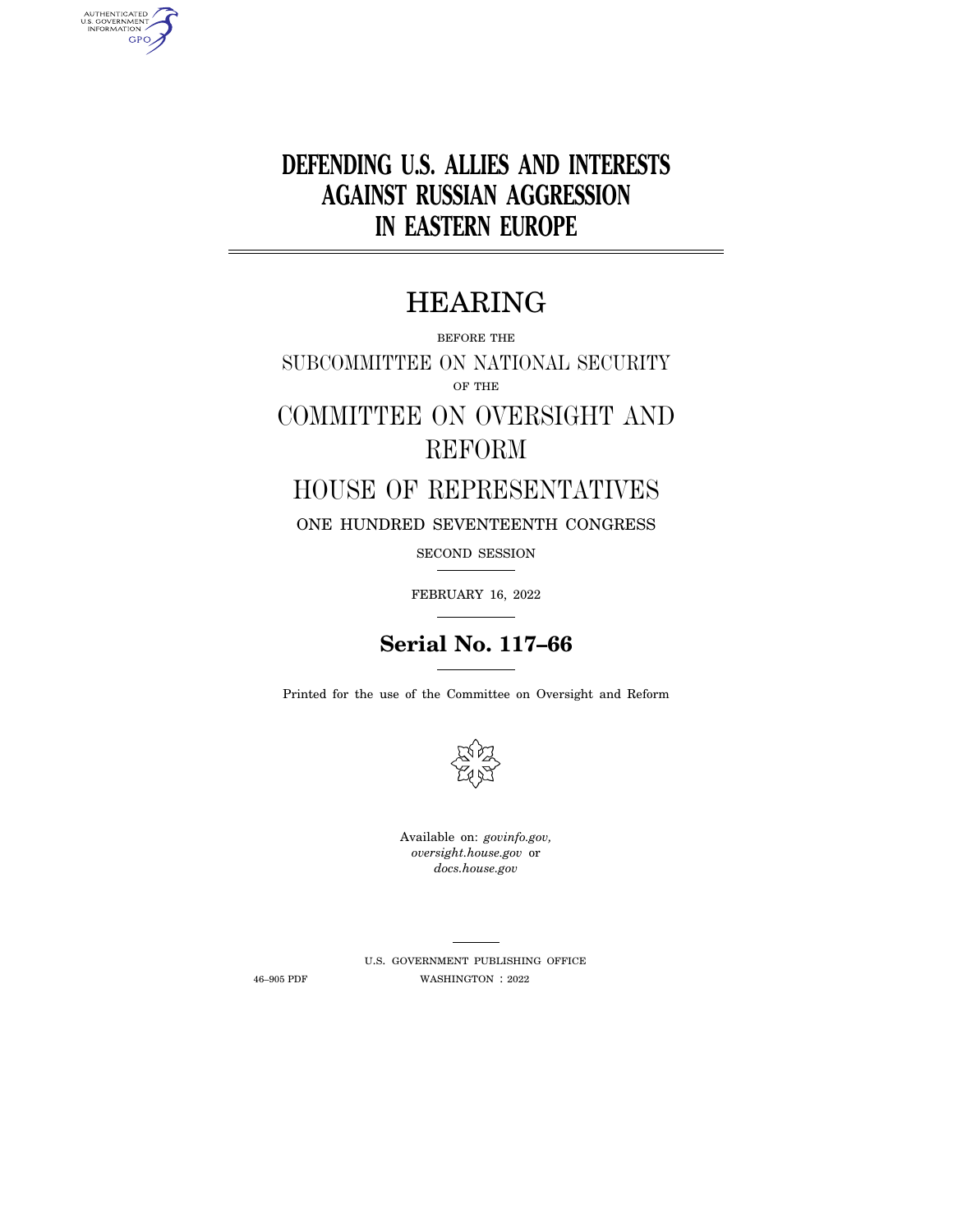### COMMITTEE ON OVERSIGHT AND REFORM

#### CAROLYN B. MALONEY, New York, *Chairwoman*

ELEANOR HOLMES NORTON, District of Columbia STEPHEN F. LYNCH, Massachusetts JIM COOPER, Tennessee GERALD E. CONNOLLY, Virginia RAJA KRISHNAMOORTHI, Illinois JAMIE RASKIN, Maryland RO KHANNA, California KWEISI MFUME, Maryland ALEXANDRIA OCASIO-CORTEZ, New York RASHIDA TLAIB, Michigan KATIE PORTER, California CORI BUSH, Missouri SHONTEL M. BROWN, Ohio DANNY K. DAVIS, Illinois DEBBIE WASSERMAN SCHULTZ, Florida PETER WELCH, Vermont HENRY C. ''HANK'' JOHNSON, JR., Georgia JOHN P. SARBANES, Maryland JACKIE SPEIER, California ROBIN L. KELLY, Illinois BRENDA L. LAWRENCE, Michigan MARK DESAULNIER, California JIMMY GOMEZ, California AYANNA PRESSLEY, Massachusetts

JAMES COMER, Kentucky, *Ranking Minority Member*  JIM JORDAN, Ohio VIRGINIA FOXX, North Carolina JODY B. HICE, Georgia GLENN GROTHMAN, Wisconsin MICHAEL CLOUD, Texas BOB GIBBS, Ohio CLAY HIGGINS, Louisiana RALPH NORMAN, South Carolina PETE SESSIONS, Texas FRED KELLER, Pennsylvania ANDY BIGGS, Arizona ANDREW CLYDE, Georgia NANCY MACE, South Carolina SCOTT FRANKLIN, Florida JAKE LATURNER, Kansas PAT FALLON, Texas YVETTE HERRELL, New Mexico BYRON DONALDS, Florida **VACANCY** 

RUSS ANELLO, *Staff Director*  DANIEL REBNORD, *Team Lead*  AMY STRATTON, *Deputy Chief Clerk* 

CONTACT NUMBER: 202-225-5051

MARK MARIN, *Minority Staff Director* 

#### SUBCOMMITTEE ON NATIONAL SECURITY

STEPHEN F. LYNCH, Massachusetts, *Chairman* 

PETER WELCH, Vermont HENRY C. ''HANK'' JOHNSON, JR., Georgia MARK DESAULNIER, California KWEISI MFUME, Maryland DEBBIE WASSERMAN SCHULTZ, Florida JACKIE SPEIER, California

GLENN GROTHMAN, Wisconsin, *Ranking Minority Member*  VIRGINIA FOXX, North Carolina BOB GIBBS, Ohio CLAY HIGGINS, Louisiana **VACANCY**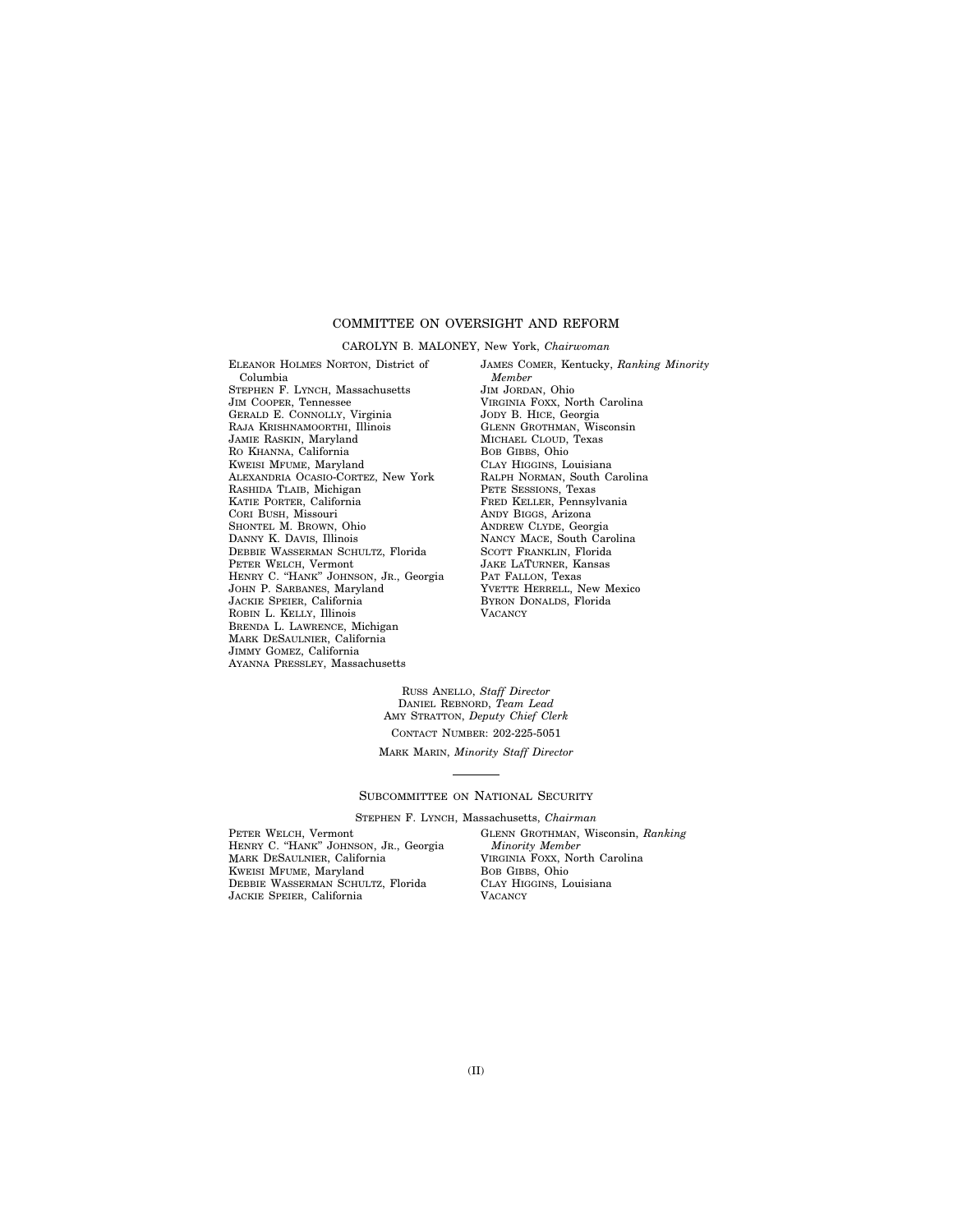### C O N T E N T S

|                                                                                                                                                              | Page |
|--------------------------------------------------------------------------------------------------------------------------------------------------------------|------|
| WITNESSES                                                                                                                                                    |      |
| The Honorable Michael McFaul, Director, Freeman Spogli Institute for Inter-<br>national Studies, Stanford University                                         | 5    |
| Lieutenant General (ret.) Ben Hodges, Pershing Chair in Strategic Studies,<br>Center for European Policy Analysis                                            | 7    |
| Andrea Kendall-Taylor, Ph.D., Director, Transatlantic Security Program, Cen-<br>ter for a New American Security                                              | 9    |
| The Honorable Richard Grenell, Former Acting Director of National Intel-<br>ligence                                                                          |      |
| Written opening statements and statements for the witnesses are available<br>on the U.S. House of Representatives Document Repository at:<br>docs.house.gov. | 11   |

INDEX OF DOCUMENTS

*The document below is available at: docs.house.gov.* 

\* Statement for the Record; submitted by Rep. Comer.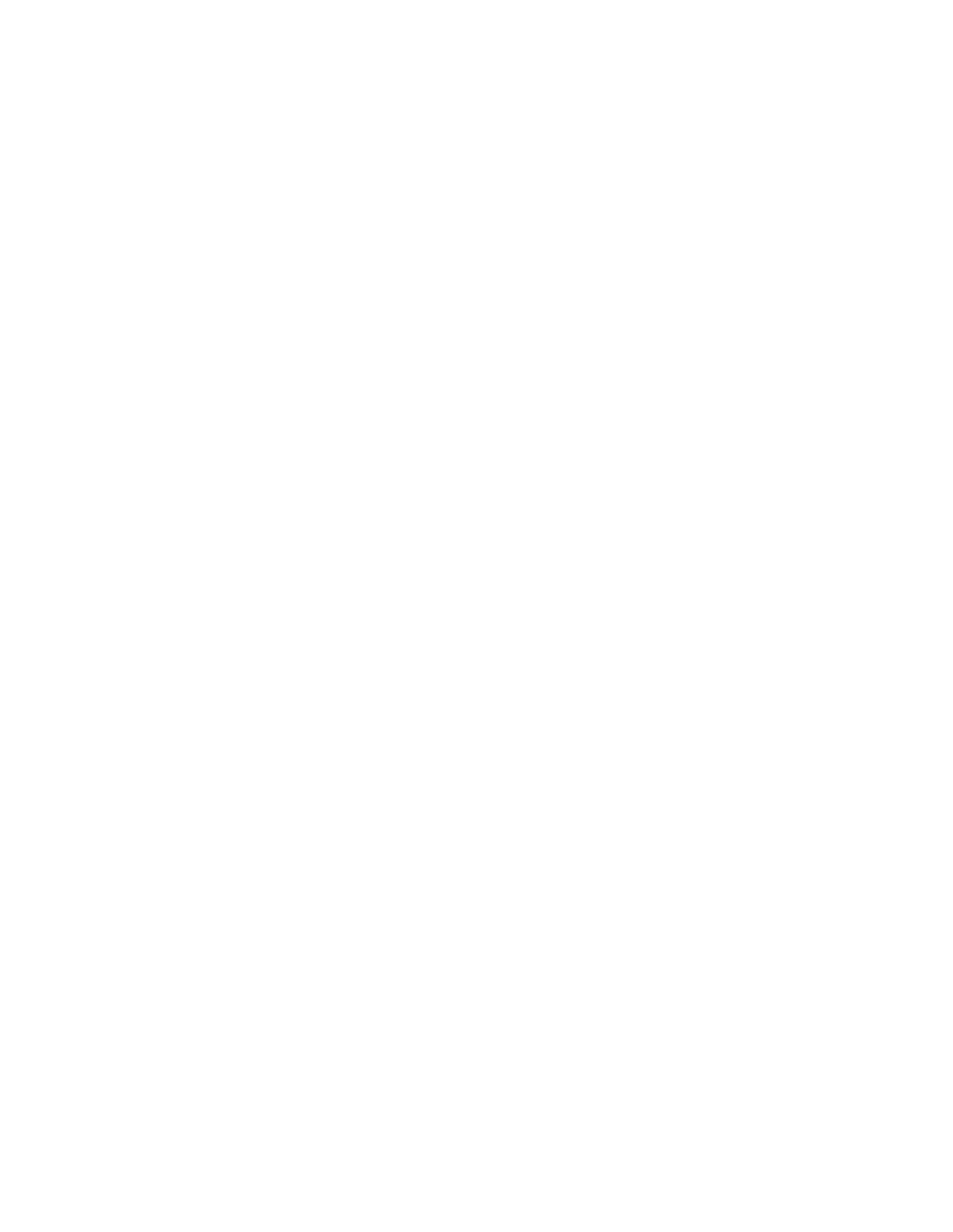### **DEFENDING U.S. ALLIES AND INTERESTS AGAINST RUSSIAN AGGRESSION IN EASTERN EUROPE**

### **Wednesday, February 16, 2022**

HOUSE OF REPRESENTATIVES COMMITTEE ON OVERSIGHT AND REFORM SUBCOMMITTEE ON NATIONAL SECURITY *Washington, D.C.* 

The subcommittee met, pursuant to notice, at 10:07 a.m., via Zoom, Hon. Stephen F. Lynch (chairman of the subcommittee) presiding.

Present: Representatives Lynch, Maloney, Welch, Johnson, DeSaulnier, Mfume, Wasserman Schultz, Speier, Grothman, Foxx, Gibbs, and Higgins.

Mr. LYNCH. So, the committee will come to order.

Thank you for joining us for today's critically important and very timely hearing.

Today, the Subcommittee on National Security will examine Russia's continued aggression and destabilizing activity in Eastern Europe.

As we all know, since late 2021, Russia has amassed more than 150,000 troops along Ukraine's borders and has the country virtually surrounded from—including Russian-occupied Crimea, which it seized and annexed illegally in 2014.

Yesterday, President Biden warned that a Russian invasion of Ukraine remains distinctly possible, although we are hearing different stories from Putin himself. President Biden has rightly assessed that a Russian invasion of Ukraine would be, quote, ''the most consequential thing that has happened in the world in terms of war and peace since World War II,'' close quote.

So, if we let that sink in, a Russian invasion of Ukraine would be the most consequential thing that has happened in terms of war and peace since World War II.

By holding Ukraine hostage, unless the United States and NATO surrender to his demands, President Putin threatens the fundamental principles of sovereignty, self-determination, and territorial integrity that have helped to preserve global peace and security that form the basis of the rules-based international order, or as Secretary of State Antony Blinken astutely described it, the idea that one nation can simply change the borders of another nation by force.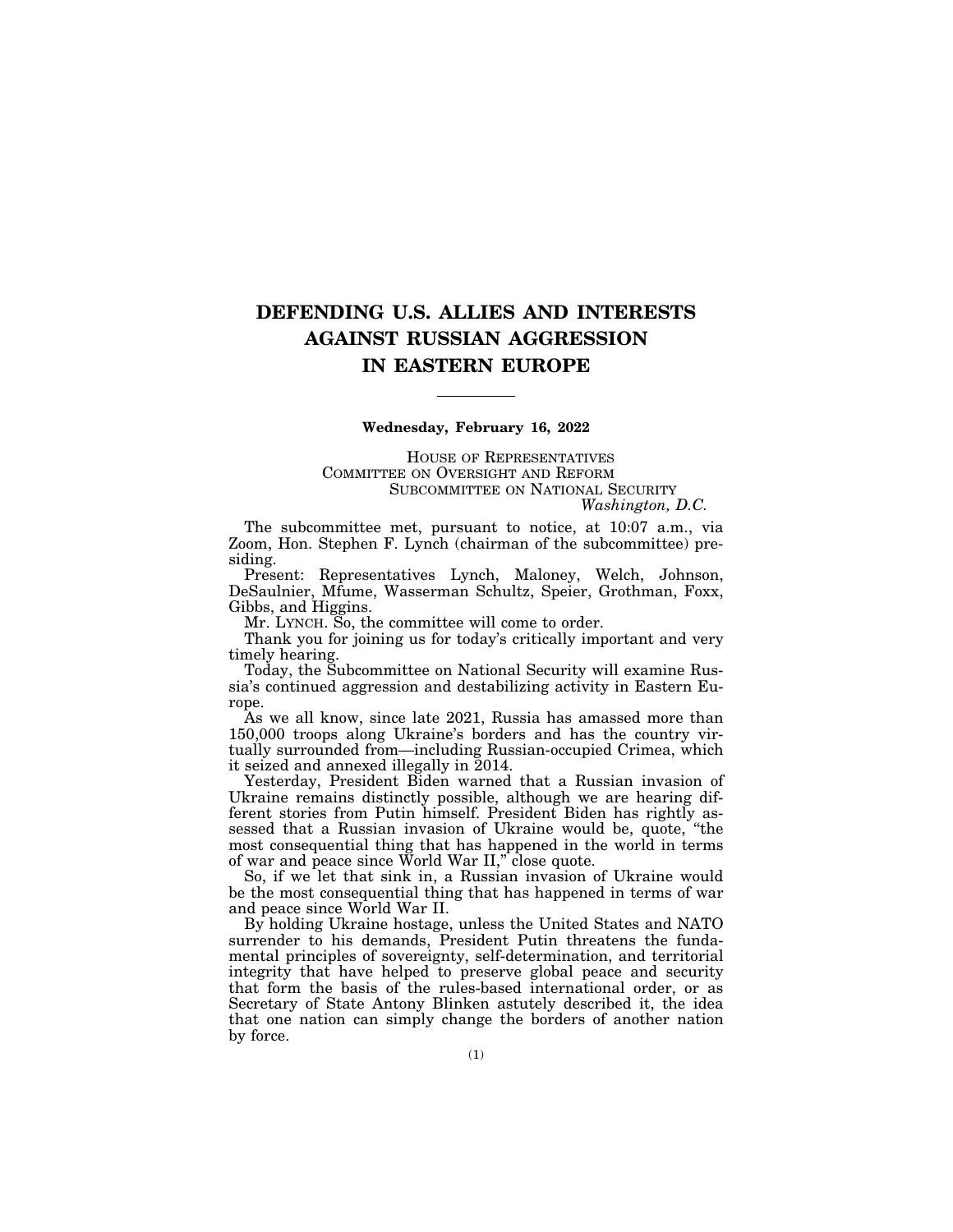So, there is one person and one person only who is responsible for the current situation in Eastern Europe and that person is Vladimir Putin.

The United States does not want war with Russia. NATO does not want war with Russia. Neither do we want Russia to go to war with Ukraine.

But it is in our strategic and national security interests to help support the sovereignty and territorial integrity of Ukraine, and President Biden has been absolutely clear that if Russian troops cross over the border, the United States will respond decisively and impose swift and severe consequences.

I will conclude with one final point. The diplomatic engagement we have seen in recent weeks between the United States, NATO, and Ukraine has been unprecedented.

President Biden and his administration are leading from the front to restore America's global standing in the world and to strengthen our transatlantic alliances after four years of chaos and division under the former president.

As a result, Russia's aggressive actions in Eastern Europe have achieved the opposite of what Putin wants and that is a closer and more united NATO alliance.

With that, I look forward to hearing from our expert witnesses about their assessment and policy recommendations for the current situation in Eastern Europe, and I will now yield to the ranking member, the gentleman from Wisconsin, Mr. Grothman, for his— Mr. Grothman, excuse me—for his opening remarks.

Thank you.

Mr. GROTHMAN. Thanks so much. You all hear me?

Mr. LYNCH. Yes, sir.

Mr. GROTHMAN. OK. Thank you, Chairman Lynch.

I want to—thank you to our witnesses for being here today and I want to thank each of you for your service.

We are here today facing dire circumstances, a threat to freedom and Western values on a scale we haven't seen in decades.

There was a slight show of hope. Russia said it had begun to relocate troops back to their home garrisons. But the NATO Secretary General said he is not really seeing any signs of movement or de-escalation.

Then Putin announced that there was an act of genocide going on in Eastern Ukraine. I can't imagine what that means. And then the Russian Parliament passed a bill recognizing the Donbass rebel groups.

It does not appear troops have removed. This is not deescalation. Words without action ring hollow and Russian words are not to be trusted.

As it stands now, Russia and President Putin stand ready to invade Ukraine, topple the most pro-Western government Ukraine has ever had, and install a puppet government and deal a blow to free countries around the world.

These are the moves of a ruthless autocrat and must be condemned with the strongest language.

Let me be clear. While invasion of Ukraine is incompatible with international law and will be met with swift and forceful sanctions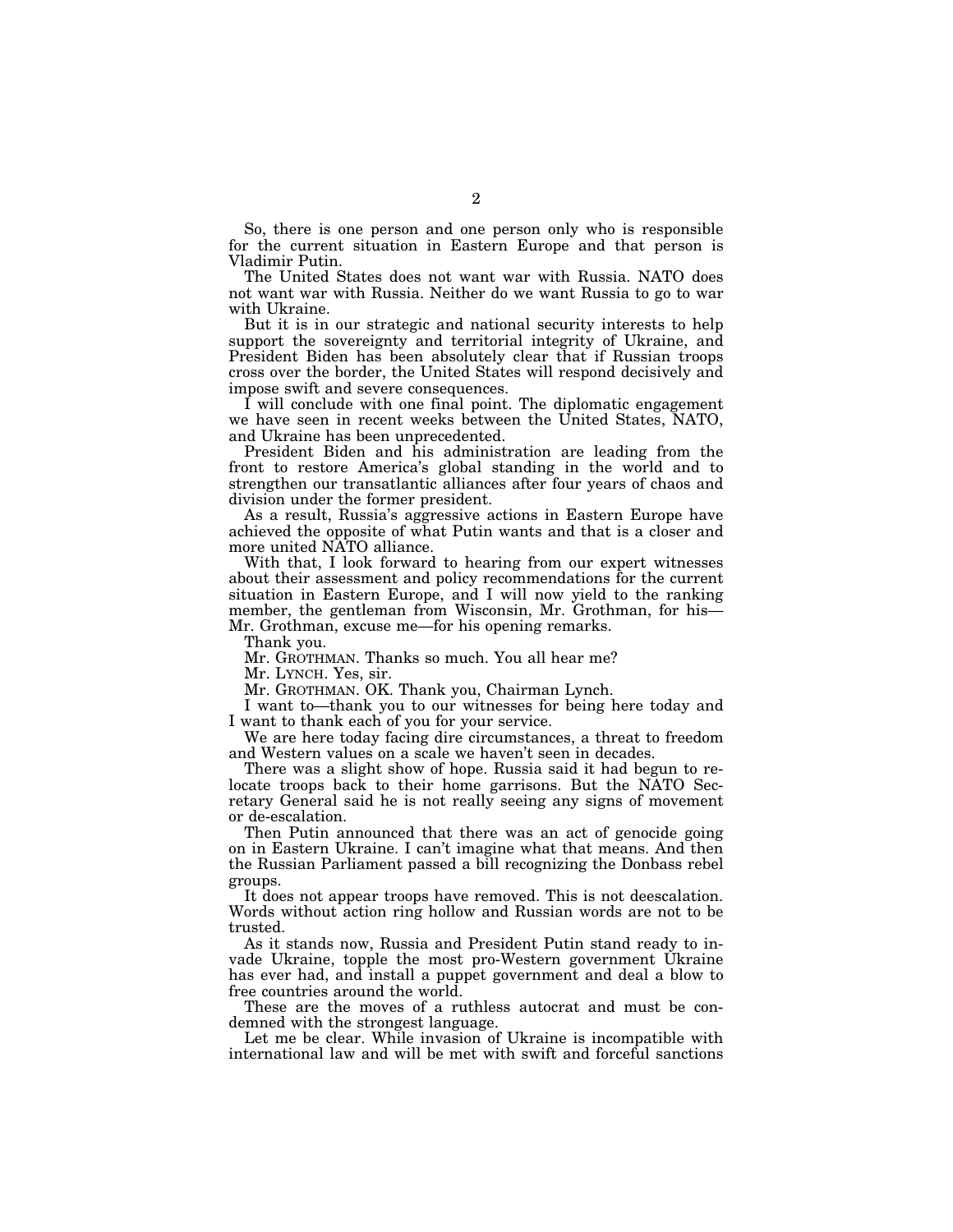from the U.S. and NATO, no U.S. troops should step foot in Ukraine.

This does not mean we cannot or should not support Ukraine. The United States and our allies should continue to apply—continue to supply Ukraine with defensive weapons and support.

We should shore up support with our NATO allies and ensure we speak as one voice. We should share information where we can with Ukraine to help them prepare for any Russian incursion.

Recently, declassified information suggested Russia will incorporate information, cyber, and kinetic warfare in its assault on Ukraine. This could include a false flag in which Russia manufactures a cause by staging fake video of a Ukrainian attack on Russians to include actors portraying corpses.

Again, this is not the work of a president but of an autocrat who should have no role on the international stage.

The Biden administration has spent months trying to defuse the situation with little or no success. That is because the President and Secretary Blinken are doing so from a position of weakness.

They dropped sanctions on Nord Stream 2, they forecasted a lack of desire to implement proactive sanctions against Putin, and they have continued to allow allies, particularly Germany, to be easily fractured and they continue to beg Putin for diplomacy.

I don't think Putin can be met with weakness. All of this is colored in the background by the disastrous withdrawal from Afghanistan that kind of puts a cloud over, I think, the Biden administration.

I think what is going on our southern border—you know, kind of an unprecedented open borders sort of thing with tens of thousands of people coming here every month—also screams weakness.

President Biden should have put more economic pressure on earlier. He should have shored up support within NATO with regard to Nord Stream 2. We can walk and chew gum at the same time. We can assist Ukraine while taking concrete steps to improve our negotiating position with Putin while preparing to defend NATO.

The world is watching, the Ayatollah is watching, the Chinese president is watching, North Korea is watching, and this is what we have when we have weakness already displayed.

Weakness shows a threat to Israel, to Taiwan, and South Korea. Our allies are relying on us. I hope we stand ready to defend freedom. This is a scary part of the world.

You know, I remind my colleagues what happened—the relations between the Soviet Union and Ukraine in the early 1930's where, you know, 4 million to well over 4 million people starved to death. I hope we won't go overboard in appeasing the world's buddies.

Before I yield back, I would like to ask for unanimous consent to place in the record a statement from Ranking Member Comer.

Thank you, and I yield back.

Mr. LYNCH. Without objection, so ordered. The statement shall be submitted to the record.

Mr. LYNCH. I thank the ranking member.

I would like to now recognize the chairwoman for the full committee, the gentlelady from New York, Mrs. Maloney, for her brief opening statement.

Ms. Maloney. Thank you, Chairman Lynch.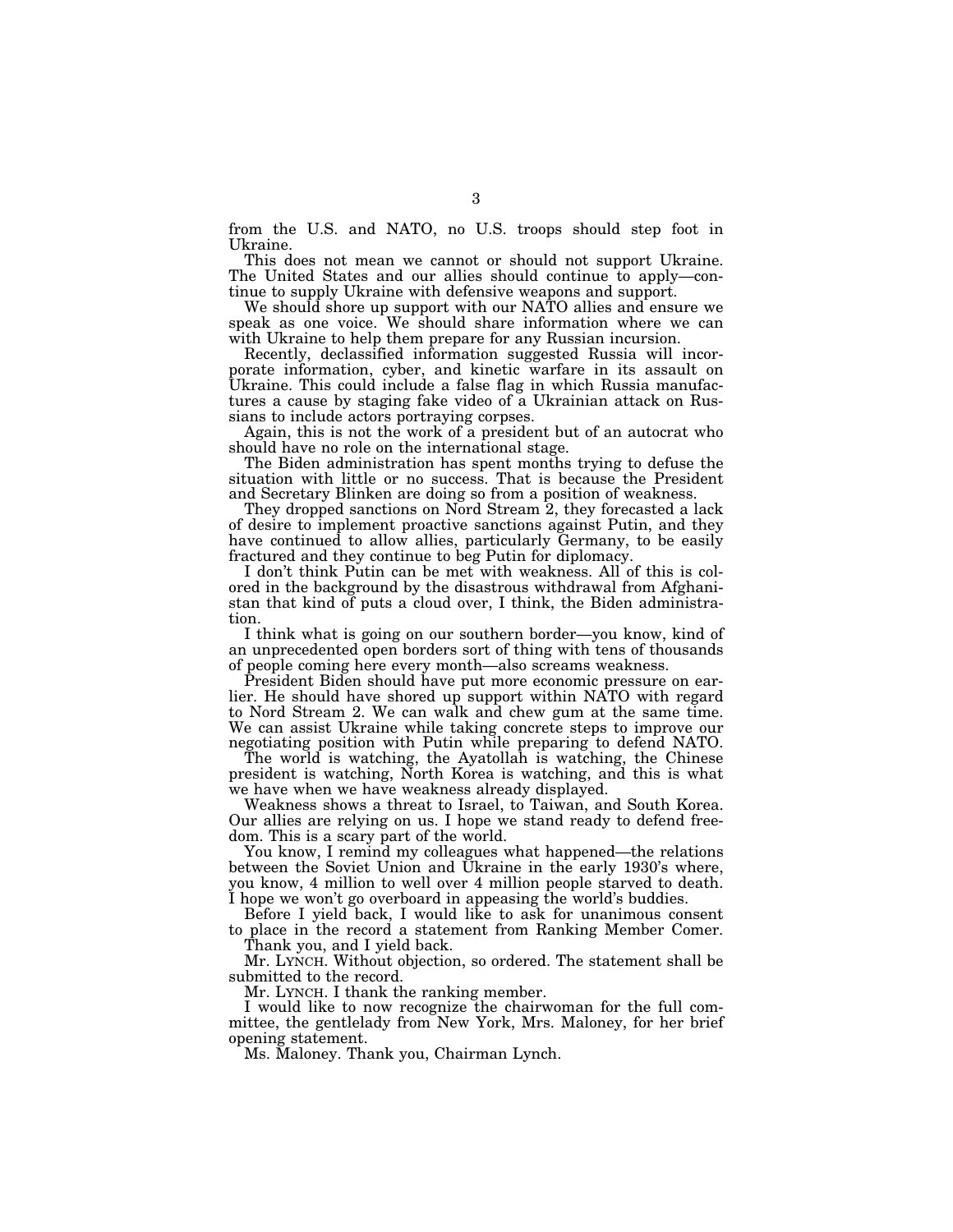The fact that you are holding today's hearing with Russian forces ready to invade Ukraine at any moment reflects the seriousness with which you take your oversight responsibilities as chairman of the National Security Subcommittee.

So, I would like to thank you, as always, for your leadership. The whole world is watching how we are reacting to this.

Vladimir Putin is at it again. After his illegal occupation and annexation of Crimea in 2014 and his backing of separatists rebels in the Donbass region, he now appears to have turned his sights toward the rest of Ukraine.

Over and over again, Vladimir Putin has shown that he has little if any regard for international law. He has poisoned and imprisoned political dissidents and conducted disinformation campaigns to interfere in democratic elections in other countries.

He has enabled President Bashar al-Assad and Iranian-backed militias in the Middle East, which has contributed to humanitarian suffering on a massive, massive scale, and now he is threatening to invade Ukraine unless the United States and NATO concede to his outrageous demands to deny the people of Ukraine their own political autonomy, security, and right to self-determination.

As Speaker Pelosi rightly argued over the weekend, and I quote, "An assault on Ukraine is an assault on democracy," end quote.

Fortunately, President Biden is not afraid to stand up for democracy. Unlike the former president who worked with Putin and Kim Jong-un, President Biden has united our allies to send a strong message to Putin that we will impose swift and severe consequences on Russia if he uses any military force against Ukraine.

But military power is not the only tool in Putin's toolkit. He will also likely continue to use other tools including cyber operations to try to destabilize and influence his enemies.

Those threats extend not only to Ukraine but also to our country, the United States. I was glad to see that the Cybersecurity and Infrastructure Security Agency, or CISA, over the weekend released a shields up alert that encourages all U.S. organizations to, quote, "adopt a heightened posture when it comes to cybersecurity and protecting their most critical assets,'' end quote.

I am very proud that the Oversight Committee has played an important role in enhancing and strengthening our Nation's cybersecurity and we did it in a bipartisan way. Our national security is definitely a bipartisan issue, and I look forward to continuing our work with the Biden administration to improve our Nation's cyber defenses, especially in response to Russia's belligerent activity in Ukraine and around the world.

I would like to conclude by thanking the expert panel of witnesses for testifying today and, again, I want to applaud you, Chairman Lynch, for holding this timely and critical hearing. The whole world is watching. The whole world is concerned. We all thank you.

I yield back.

[Pause.]

Mr. LYNCH. I am sorry. I was muted. I am sorry.

Now I would like to introduce our witnesses. Today, we are joined by the Honorable Michael McFaul, who is the director of the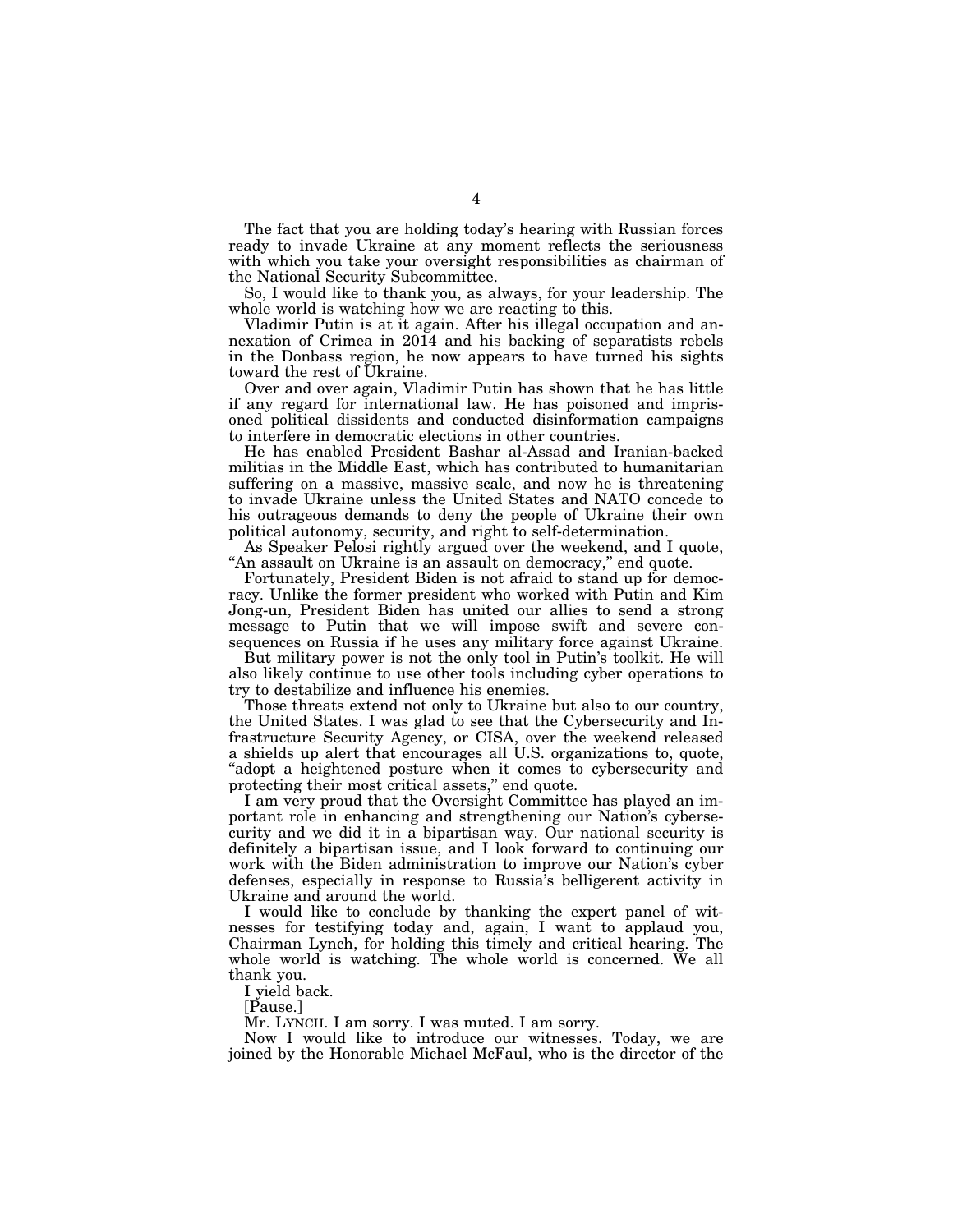Freeman Spogli Institute for International Studies at Stanford University.

Mr. McFaul has an extensive—has extensive experience on Russian and Eurasian affairs and previously served as United States Ambassador to Russia from 2012 to 2014.

We are also joined by retired Lieutenant General Ben Hodges, who is the Pershing Chair in strategic studies at the Center for European Policy Analysis. Over an almost four-decade career in the United States Army, Lieutenant General Hodges serves in multiple joint and Army assignments including commander of NATO Allied Land Command in Turkey and as commanding general of the U.S. Army in Europe and Germany from 2014 to 2017.

Also with us today is Dr. Andrea Kendall-Taylor, who is the director of the Transatlantic Security Program at the Center for New American Security here in Washington.

Dr. Kendall-Taylor has written and researched extensively on U.S. security challenges regarding Russia. From 2015 to 2018, Dr. Kendall-Taylor served as Deputy National Intelligence Officer for Russia and Eurasia at the National Intelligence Council.

Last but not least, we are also joined by the Honorable Ambassador Richard Grenell, who has served in multiple roles for the U.S. Government.

Most recently he served as the former Acting Director of National Intelligence from February to May 2020, and he previously served as Ambassador to Germany from May 2018 until June 2020.

And as a matter of full disclosure, Ambassador Grenell and I were classmates at Harvard's Kennedy School many, many years ago and he was a gracious host on a number of our CODELs to Germany while he served as the Ambassador, including during at least two Munich security conferences, and I want to thank him for his kindness on both of those official—well, several of those official visits on my part.

I want to thank you all for attending. We look forward to your testimony. The witnesses will be unmuted so we can swear them in. Please raise your right hand.

Do you swear or affirm that the testimony you are about to give is the truth, the whole truth, and nothing but the truth so help you God?

[The witnesses are sworn.]

Mr. LYNCH. Let the record show that the witnesses have all answered in the affirmative.

I want to thank you all. Without objection, your written statements will be made part of the record.

And with that, Ambassador McFaul, you are now—McFaul, you are now recognized for five minutes for your testimony.

Thank you.

#### **STATEMENT OF MICHAEL MCFAUL, DIRECTOR, FREEMAN SPOGLI INSTITUTE FOR INTERNATIONAL STUDIES, STAN-FORD UNIVERSITY**

Mr. MCFAUL. Thank you, Mr. Chairman, and other members of this committee for the opportunity to speak here today. I have written a longer testimony that I submitted for the record, and I am not going to try to summarize it in five minutes.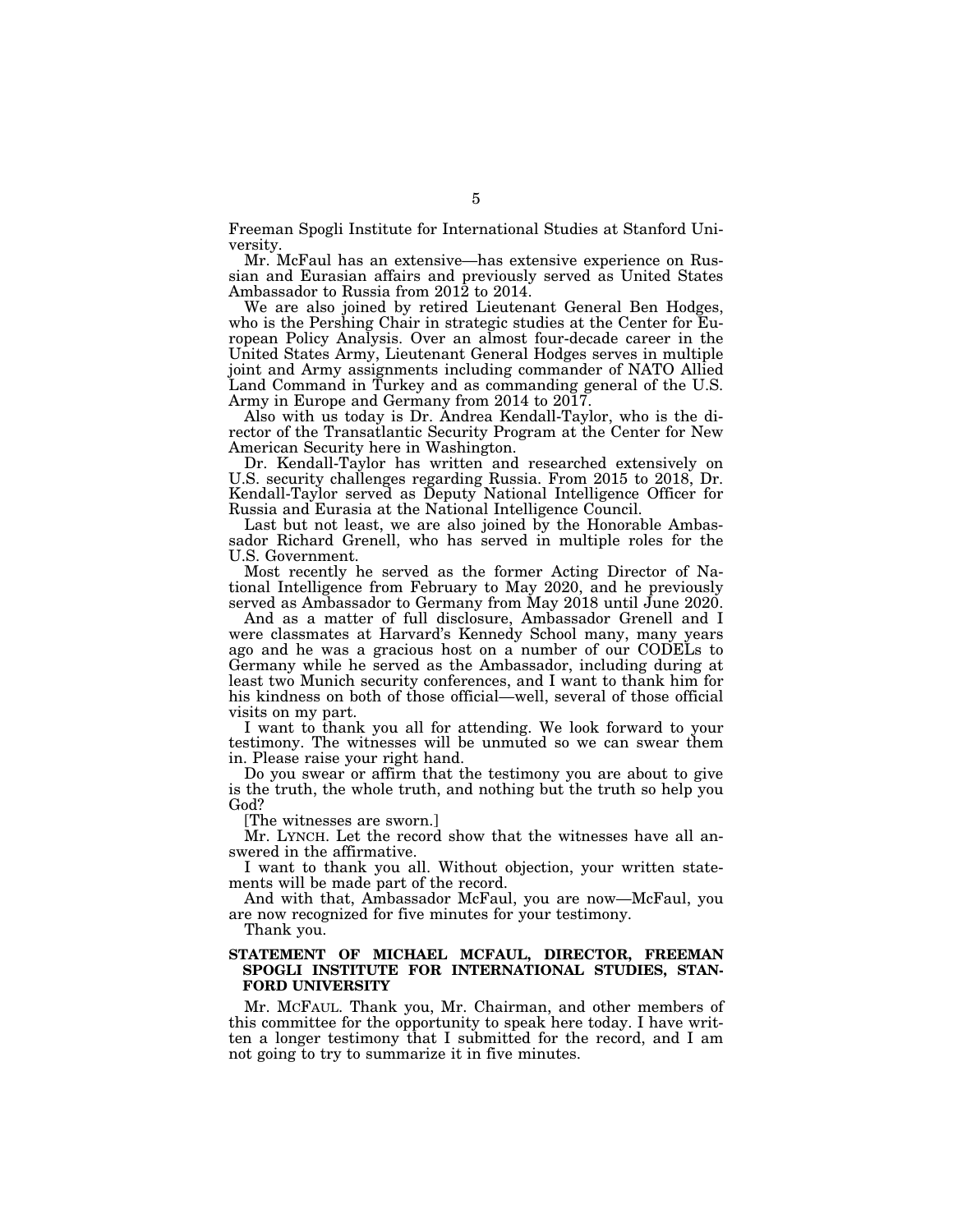Instead, time permitting, I want to focus on three topics today. First, Putin's goals in mobilizing 150,000 soldiers to invade Ukraine or have them on the ready to do so; second, the Biden response; and third, time permitting, some ideas about the long term for how to contain Putin's Russia.

In my particular expertise on Putin, somebody I met in 1991, written about for 22 years, and dealt with indirectly when I was in the government for five years, I will focus mostly on the first topic, but have plenty to say on the second and third, time permitting, or maybe during questions and answers.

So, first, what does Putin want? What is his end game? Some have argued that we could end this conflict overnight by just ending NATO's open-door policy. I believe that analysis is wrong.

First, this argument assumes that Putin would credibly commit to a new agreement and stop threatening Russian democracy. Why?

He has already violated numerous European treaties and agreements that Moscow signed in the past, including, most germane to this crisis, the 1994 Budapest Memorandum on security assurances for Ukraine.

So, why should anyone in Kiev, Brussels, or Washington believe Putin will be more sincere this time around?

Second, Putin understands perfectly well that he has invented from scratch this alleged threat of Ukrainian membership in NATO to Russia's security interests.

Putin, of course, knows fully well that NATO will not accept new members that have Russian soldiers occupying parts of their territory. That is exactly why he invaded Georgia in 2008, it is why he invaded Ukraine in 2014, and now occupies parts of both of those countries.

That is a tragic fact. He knows that fact well.

Third, while we are distracted and debating the origins of NATO and NATO expansion, going back 30 years about something that Jim Baker said to Gorbachev, Putin has continued to march forward on a much larger destabilizing agenda of undermining democracy in his neighborhood.

Democratic expansion, not NATO expansion, threaten Putin and his autocratic regime. Since the so-called color revolutions in Georgia in 2003 and 2004, Putin has deployed multiple instruments— 20 years now he has been at this—of power to undermine democracy and sovereignty in these countries and in other parts of the region.

Putin's massive military buildup on Ukraine's border now is just the latest tactic in this long-term campaign. Already the threat of invasion has profoundly stressed the Ukrainian economy. That is a Putin goal.

Putin aims to overthrow the democratic leader of Ukraine, Volodymyr Zelensky, and pressure Ukrainian democracy to collapse.

He seeks a failed state in democratic Ukraine to make the argument for his successful state in autocratic Russia.

Fourth, Putin seeks to unite a single Slavic nation of Russia, Ukraine, and Belarus, which he thinks was unjustly divided by the collapse of the Soviet Union.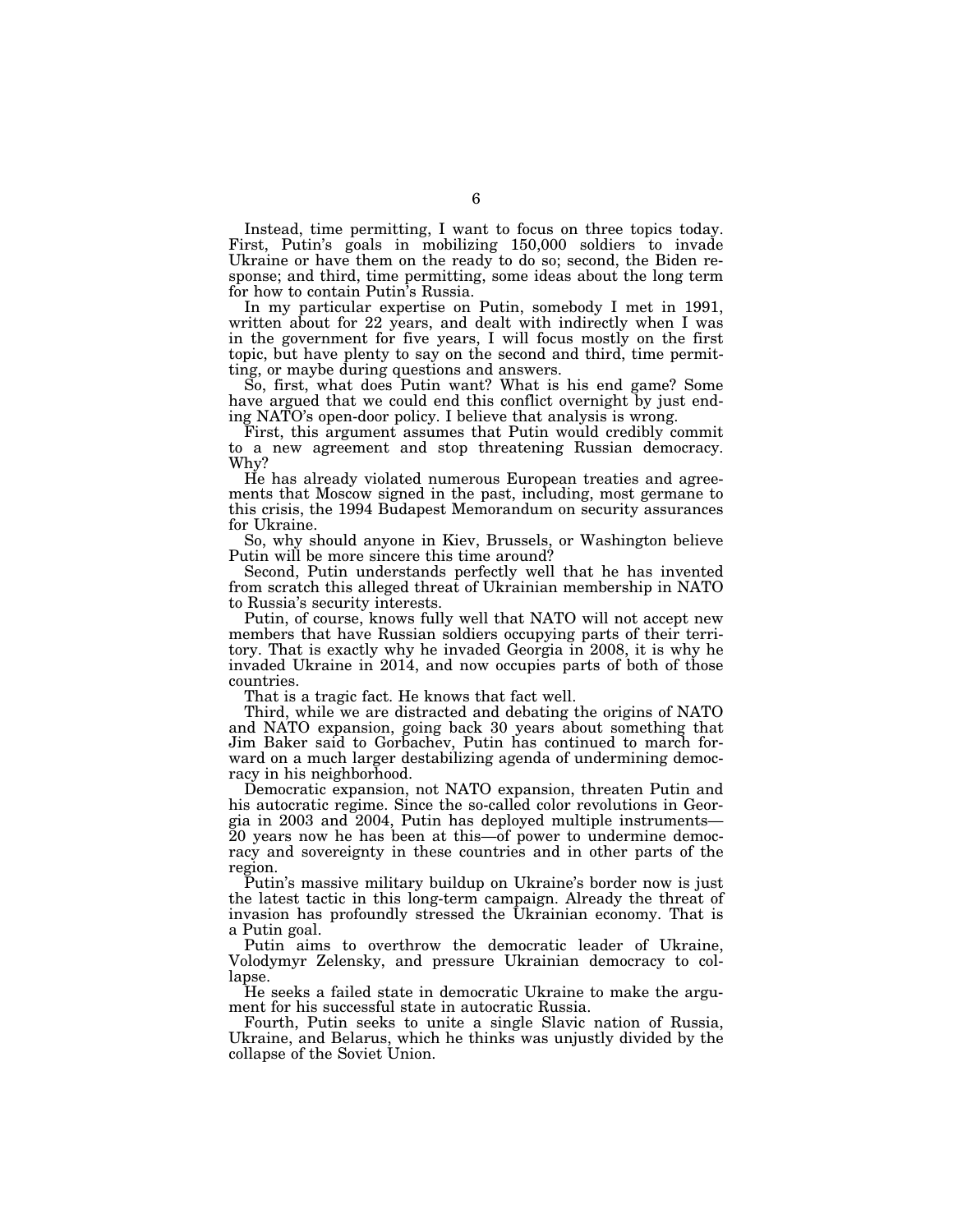In a recent long article, Putin explained why Ukrainians and Russians, from his point of view, are one nation or one people. He wants to unite them again, even through force or coercion.

Fifth, more broadly, Putin aspires to weaken and, ideally, destroy European multilateral institutions and continental norms about democracy and human rights.

In Putin's view, the post-cold war settlement from 30 years ago was unfair to Russia. Although he understands well the low probabilities of success regarding these sets of objectives, Putin seeks an end to NATO and to the European Union, and more immediately, at least, weakened unity in both of those organizations.

So, that is why I don't think a decision about NATO or not will end this crisis. We will be dealing with this crisis of Russia's threat to democracy and sovereignty in that part of the world for as long as Putin remains in power.

So, I see I only have 18 seconds left. I am not going to get to No. 2 and No. 3. I worried about that. Let me just say one last thing on the Biden response.

How the well has it done? I think pretty well. When I wrote my testimony yesterday, I had one criticism. It is that they hadn't explained to the American people what they are doing.

I had to amend that last night after President Biden's speech last night, which, I think, made very clear what is at stake here for American national interest, and if we have time in questions maybe I will get to some longer-term ideas for how to contain Putin's Russia.

Thank you very much, Mr. Chairman.

Mr. LYNCH. Thank you, Ambassador.

Lieutenant General Hodges, you are now recognized for five minutes for a summation of your testimony.

### **STATEMENT OF BEN HODGES, PERSHING CHAIR IN STRA-TEGIC STUDIES, CENTER FOR EUROPEAN POLICY ANALYSIS**

General HODGES. Thank you, ladies and gentlemen, for the privilege to speak today on the situation in Ukraine.

My testimony is informed by my visit to Kyiv two weeks ago as part of a small delegation of retired Ambassadors and generals. We met with President Zelensky, senior government officials, and members of the Rada.

The currently deployed Russian land and naval forces are like a boa constrictor around Ukraine, choking its economy and further threatening its sovereignty.

If the Kremlin can bring about a collapse of the Ukrainian economy and government, it will not need to launch a new offensive or worry about sanctions.

The Kremlin's aim is to make Ukraine a failed state, to force concessions, and ensure Ukraine never becomes an integrated member of the West within the EU or NATO.

The Kremlin believes they can achieve this by applying constant pressure on Ukraine's borders and isolating it from the Black Sea, as they are doing now, without actually launching a new offensive.

Nonetheless, the Russian general staff has put in place everything needed to give President Putin multiple options, including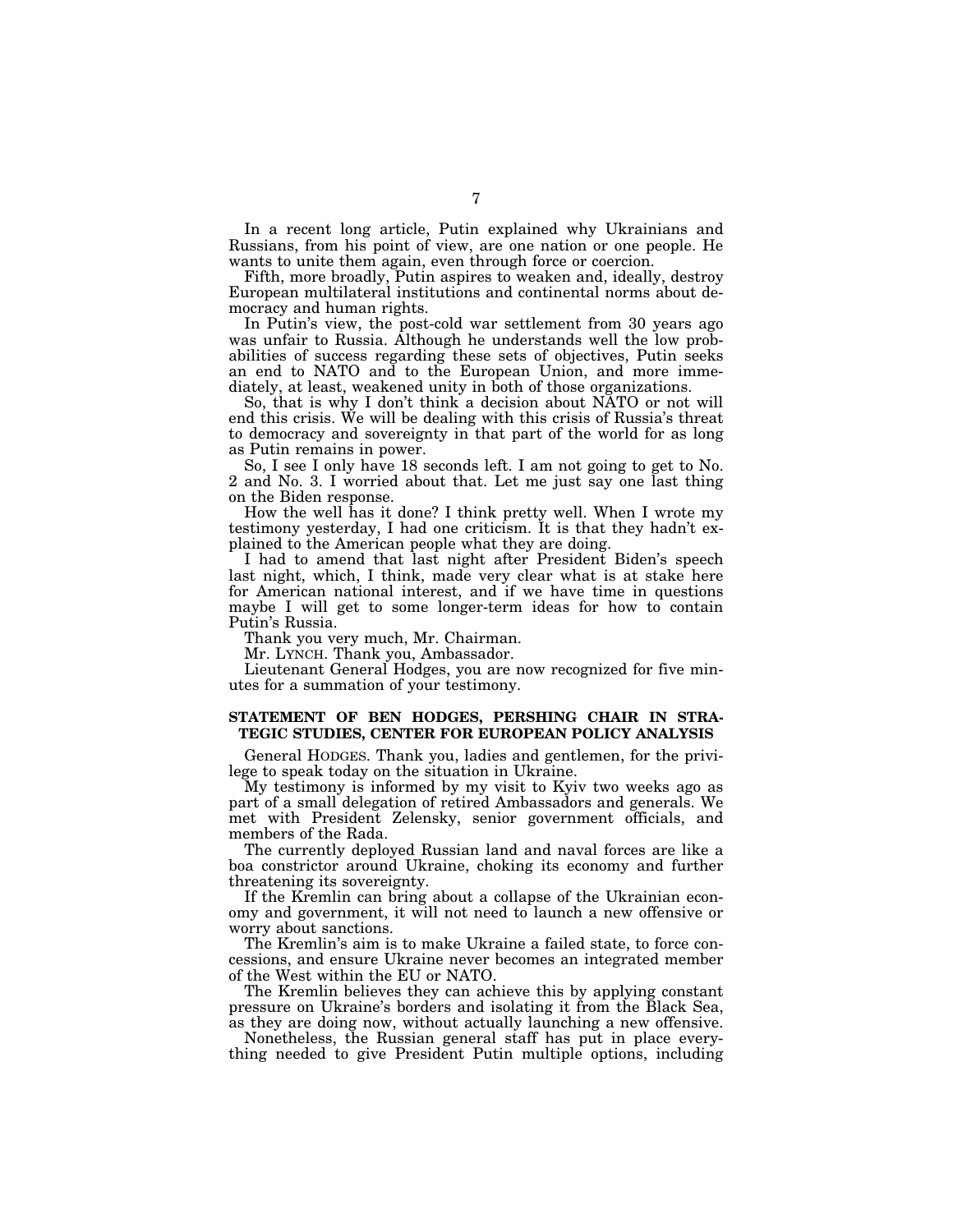launching a new offensive. Russian ships continue to arrive through the Turkish Straits into the Black Sea.

The Kremlin has deployed more than 100,000 well-equipped troops near the Ukrainian border and in Belarus. Crimea remains home to 30,000 Russian troops and military capabilities and provides a massive bridgehead into Ukraine.

Based on the current deployments and signals from the Kremlin, I believe that a new offensive within the next two weeks is possible but unlikely.

If there is a new offensive, I do not believe that it will be a massive assault on all fronts or a large-scale attack toward Kyiv. Such attacks are neither feasible nor necessary to achieve the Kremlin's aim.

Any new offensive is more likely to be a continuation or expansion of the current conflict, particularly along the coast near Odessa and Sea of Azov, the same pattern Russia has employed since 2008 in Georgia.

There are no real signs of deescalation from the Kremlin, despite recent vague comments from Moscow about minor troop withdrawals. We will know more in the next few days.

In a way, it feels like we are watching a slow-motion train wreck happening before our eyes, and unless we can get the initiative, President Putin is driving that train.

Belarus is a key part of the Russian scheme. Mr. Lukashenko could be gone by this summer. The Kremlin will send him into retirement and replace him with their own guy.

We are seeing now the next phase of bringing Belarus formally and finally into the union state with Russia. Nobody in Europe will shed a tear at Lukashenko's departure and the world will now easily sigh in relief that Russia did not attack Ukraine again.

This has long-term implications for Putin remaining in power and could result in Russian troops being permanently stationed in Belarus next to the very vulnerable Suwalki Corridor.

The administration and the Department of State deserve huge credit for the most comprehensive diplomatic effort I have seen since the 1995 Dayton Peace Accords. Every NATO country continues to reject the Kremlin's demands.

We all recognize that this is about much more than Ukraine. Our alliances remains a bedrock of stability and security, but that security and our prosperity are in danger if Putin can expand his sphere of influence at will, and, perhaps as important, a failure of deterrence in the Black Sea will send a signal of weakness to China.

We should continue doing everything possible to enable Ukraine to defend itself on the scale of the Berlin Airlift. We should take the next steps required to deploy the NATO Response Force to the Eastern flank for exercises to reduce the time required for employment. It is not escalation if you are already there.

Thankfully, we still have our bases in Germany as our foundation in Europe for power projection, command and control, building readiness, and presence. We would be in a very difficult situation now without the access and bases we have today in Germany.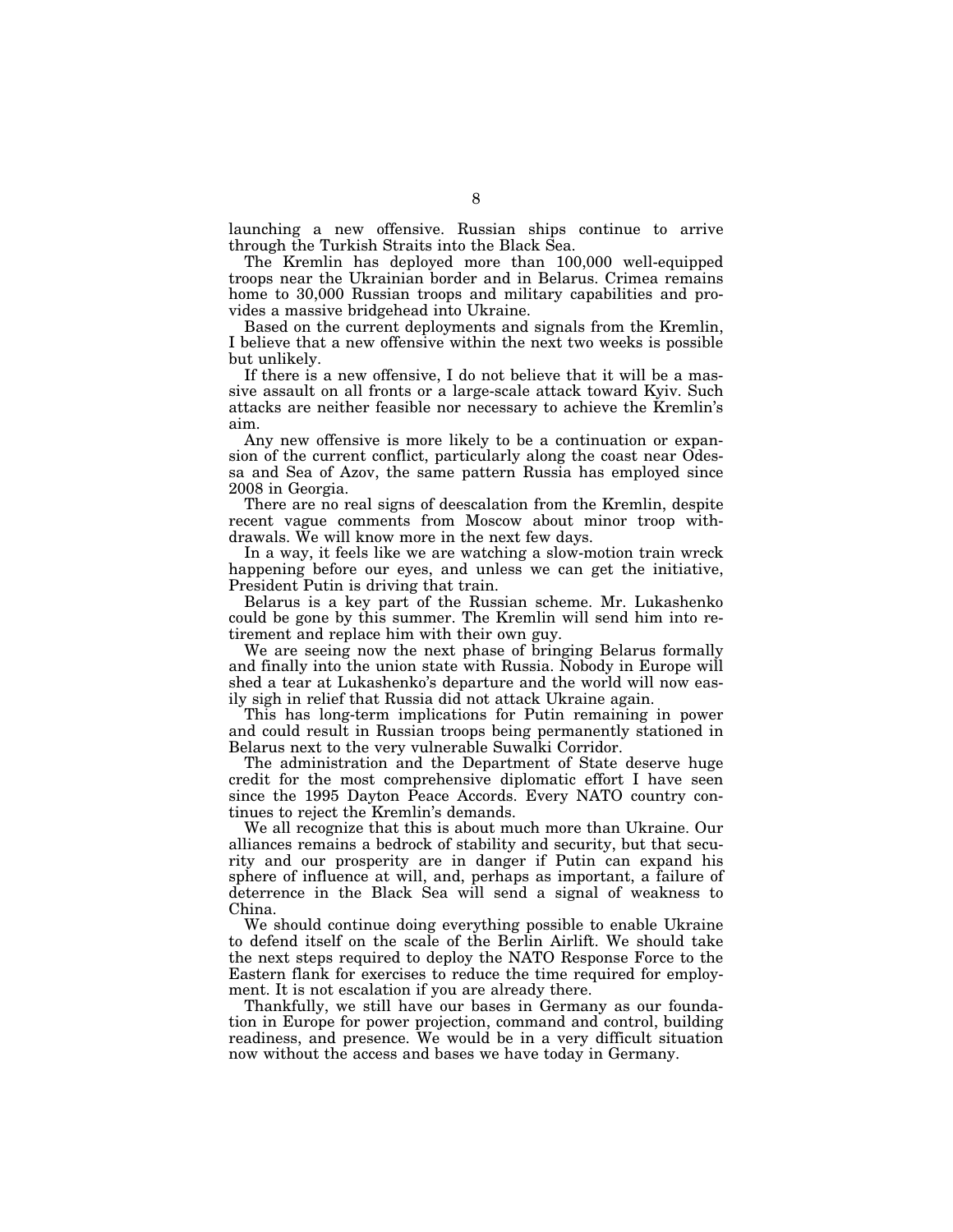We need a strategy for the entire Black Sea region that uses all elements of U.S. and allied power, including repairing the damaged relationship with Turkey.

At present, because we do not have a healthy relationship with our Turkish ally, we are unable to use the single greatest element of leverage that we have—Turkey's sovereign control of the Straits, codified in the 1936 Montreux Convention, which would allow Ankara to close the Bosporus and Dardanelles to Russian ships.

The West should give President Putin the opportunity to draw back forces and reduce the chances of a conflict, but not at the cost of betraying Ukraine, our allies, or any of our values.

Of course, we should still maintain dialog with the Kremlin, but we must understand the nature of diplomacy with the Kremlin. They are not Boy Scouts.

They use chemical weapons, poison, and murder against their own domestic opposition, and they use cyber and disinformation to destroy lives, societal structures, and trust in our democratic systems.

We should talk, but we need to understand with whom we are talking.

Thank you, and I look forward to your questions.

Mr. LYNCH. Thank you, Lieutenant General.

Dr. Kendall-Taylor, you are now recognized for five minutes for a summation of your testimony. Thank you.

### **STATEMENT OF ANDREA KENDALL-TAYLOR, DIRECTOR, TRANSATLANTIC SECURITY PROGRAM, CENTER FOR A NEW AMERICAN SECURITY**

Ms. KENDALL-TAYLOR. Wonderful.

Thank you, Chairman Lynch. Thank you, Ranking Member Grothman and distinguished members of the committee. It is really wonderful to be here with you today.

As my colleagues have said, we remain in a critical period. Russia could invade Ukraine at any time with no additional warning, and while the door to diplomacy is not closed and every effort must continue to be made to find a diplomatic path to avert crisis, there remains a significant risk that Russia will launch a military incursion into Ukraine.

President Putin seeks to keep Ukraine in Russia's orbit. This has been a long-standing Russian objective. But for Putin, this is really personal. He has tried and failed repeatedly over the course of his 22 years in power to bring Ukraine back into Russia's fold and he, apparently, calculates that now is the time through the threat or use of force to halt Ukraine's westward and democratic trajectory.

And while this is about Ukraine, it is also about more than Ukraine. Putin is seeking to reverse the consequences of the Soviet collapse. He wants to rewrite the rules of the European security order and reinstate spheres of influence.

I also think Putin may be thinking about his legacy and I think he likely sees himself as the last Russian leader who is willing to take such significant risks to reassert Russia's preeminence in what Putin insists is his privileged sphere and in world affairs.

He still has options. We should be clear about that. If he remains committed, however, to advancing his maximalist objectives, which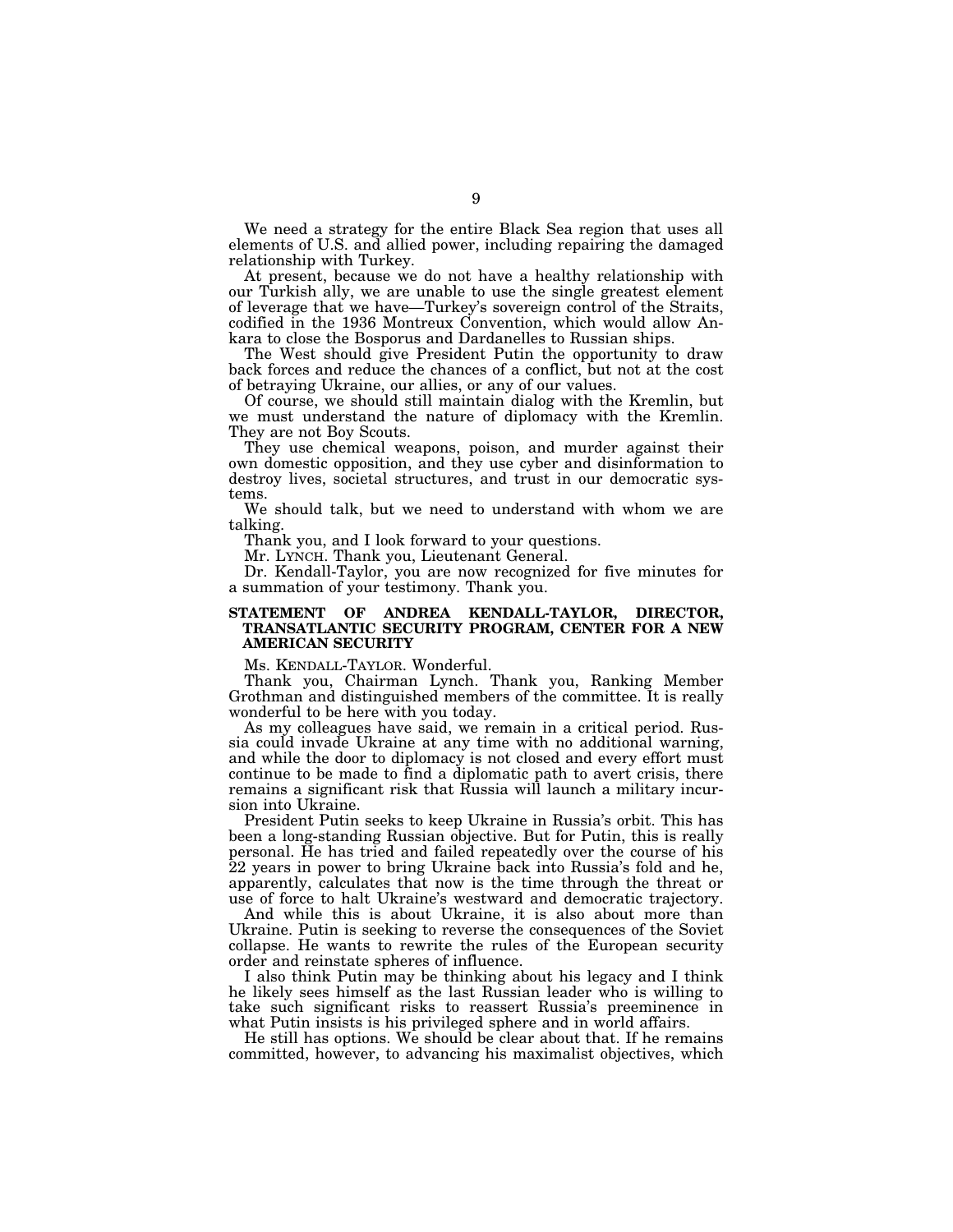I think—you know, he is looking for autonomy in regions in the East that would give Russia a veto over Ukraine's foreign policy and he wants to keep Ukraine out of NATO.

If he remains committed to these maximalist objectives, I think he could view a military incursion as necessary to accomplishing those aims. But the critical question now is whether there is anything short of those maximalist objectives that Putin could walk away with and that would be acceptable to Ukraine.

This is a crisis of Putin's making and he can still pursue a peaceful path if he chooses.

In terms of the Biden administration's response, they have taken several very prudent steps to influence how Putin weighs these various options.

They raised the alarm bells early and they declassified information that robbed the Kremlin of the element of surprise and their ability to control the global narrative.

We fostered cohesion with our NATO allies and partners. We have worked to reinforce Ukraine. They have clearly outlined the costs that Putin would face for escalation, and they have identified a list of mutually beneficial arms control and risk reduction measures that we could engage on.

Along with other NATO member states, the administration also wisely sent U.S. troops to strengthen the Eastern flank, and to ensure that if there is conflict that that conflict remains contained to Ukraine.

I think that was a solid signal of America's commitment to NATO and to President Putin that the United States is very serious about increasing U.S. force posture in Europe if he invades, and that is a deterrent to President Putin.

We should also be clear that this is the riskiest thing that Putin has done in his 22 years in power. There is ample room for him to miscalculate, as highly personalist authoritarian leaders are prone to doing, and including in ways that could destabilize him domestically.

And so, it is up to the United States and its allies to respond strongly and decisively to any escalation so that we are sure that that external pressure that Putin faces is punishing.

Of course, there is a risk that the Kremlin could look to retaliate for costly Western sanctions. So, Washington has to be prepared for and seek to prevent that escalating spiral of responses.

But I want to foot stomp something that Mike McFaul was talking about. I think regardless of what happens in Ukraine, the United States needs a new approach to Russia.

This military buildup was an unmistakable signal that the Kremlin has no interest in the stable and predictable relationship that Washington sought to establish, and if Russia invades and is successful in its objectives, it will only harden the dividing line between liberal democracy and authoritarianism.

It is also even if Russia doesn't invade the United States can't simply return to its previous business of focusing predominantly on China. Washington and its allies are now dealing with a more brazen Russia, one that uses or threatens military force to pursue objectives that are at odds with America's interests and values.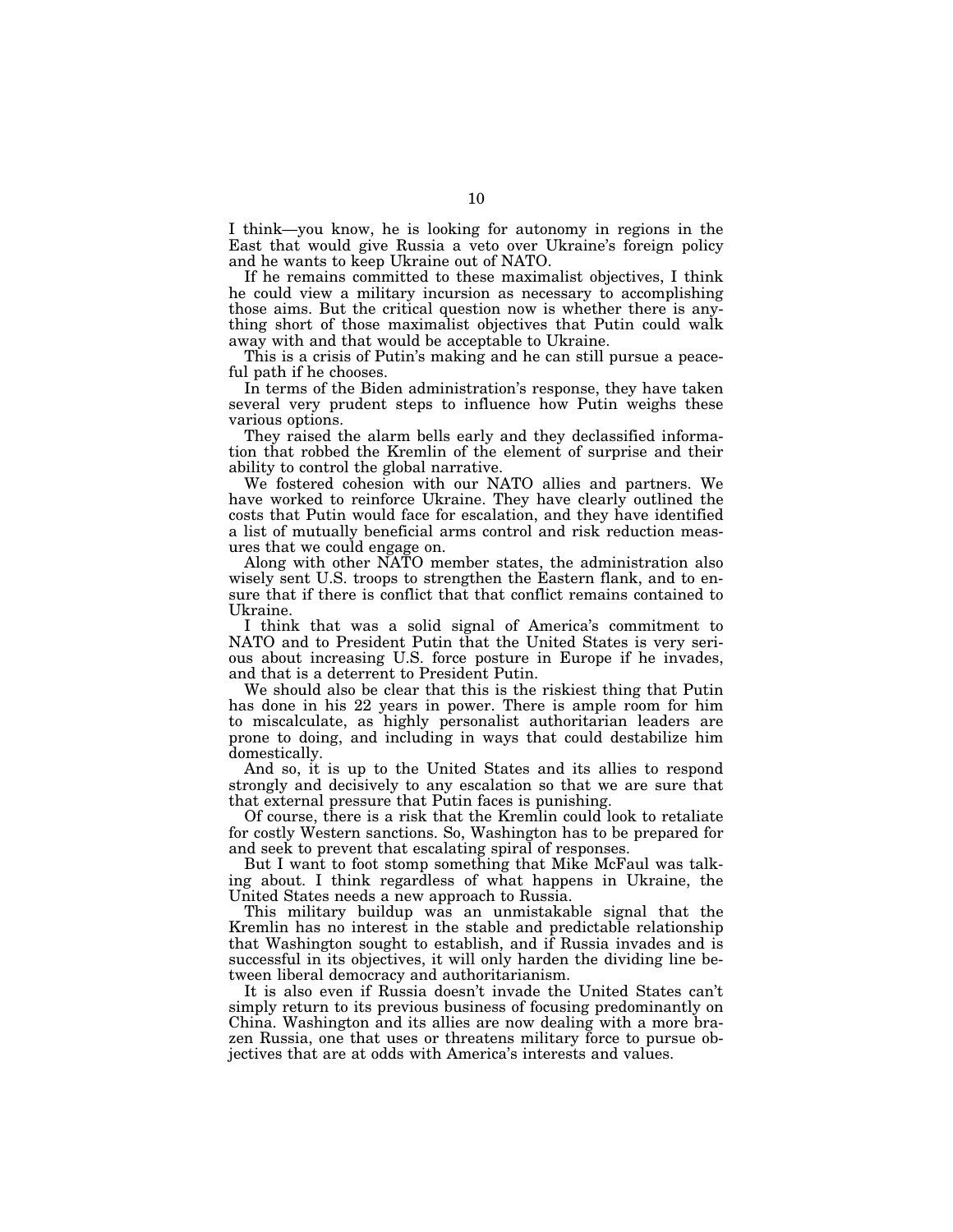And we know, moreover, it is not just that they will maintain the intent but they will have the capacity to challenge U.S. national security interests for decades to come.

Russia will remain a persistent power. You can think of it as a good enough power and that means that the United States can't afford to look past Russia.

Of course, China is the most significant long-term challenge the U.S. faces. But it is not the only challenge, and so Washington has to make strategic and budgetary decisions that reflect this reality. Thank you.

Mr. LYNCH. Thank you, Doctor.

Ambassador Grenell, you are now recognized for five minutes for a summation of your written testimony.

Thank you. Welcome.

### **STATEMENT OF RICHARD GRENELL, FORMER ACTING DIRECTOR OF NATIONAL INTELLIGENCE**

Mr. GRENELL. Thank you.

First, let me just say to Chairman Lynch, Congressman Lynch my friend, Steve—it is so great to see you so successful. You are the most important and successful student we have seen out of our class, and so I know so many people are cheering for you. It warms my heart to see you doing so well. Thank you very much.

Mr. LYNCH. You are too kind. But thank you.

Mr. GRENELL. And to Ranking Member Grothman, thank you for having us today.

I think it is important for us to have Q&A, so I want to try to get to it as quickly as possible. But let me just give a quick summary of what I think is happening in the current situation.

I think the United States is being aggressively alarmist right now. We have shoved aside diplomacy. There is all sorts of talk of war. We are rejecting the tools that the United States has in terms of sanctions. I have noted that all of the witnesses today haven't talked about Nord Stream 2.

Despite the fact that we have had, let us say, President Biden saying that the most consequential thing since World War II is Russia's actions here in Ukraine, we had one person this morning talk about this is the riskiest thing Putin has ever done.

I have to say that if we really believed that this was verified intelligence that this was the riskiest thing that Putin has ever done or, as Jake Sullivan said, war is immediate, if verified intel really showed a bloody war around the corner coming very soon, I can't think of something more callous than to wait for bloodshed to be put on the TV screens before we would make a move on diplomacy and do Nord Stream 2 sanctions.

Nord Stream 2 sanctions—by the way, Nord Stream 1 the United States has no problem with. Russian gas is a part of the diversified energy portfolio for Europe. But Nord Stream 2 goes too far.

The Germans have undermined us when it comes to Nord Stream 2, and to have all of official Washington racing toward military options, ignoring the diplomatic tool that will cripple Putin, that will deny him the money that he so desperately needs to go on the offense, to not even discuss Nord Stream 2, I think, is shameful.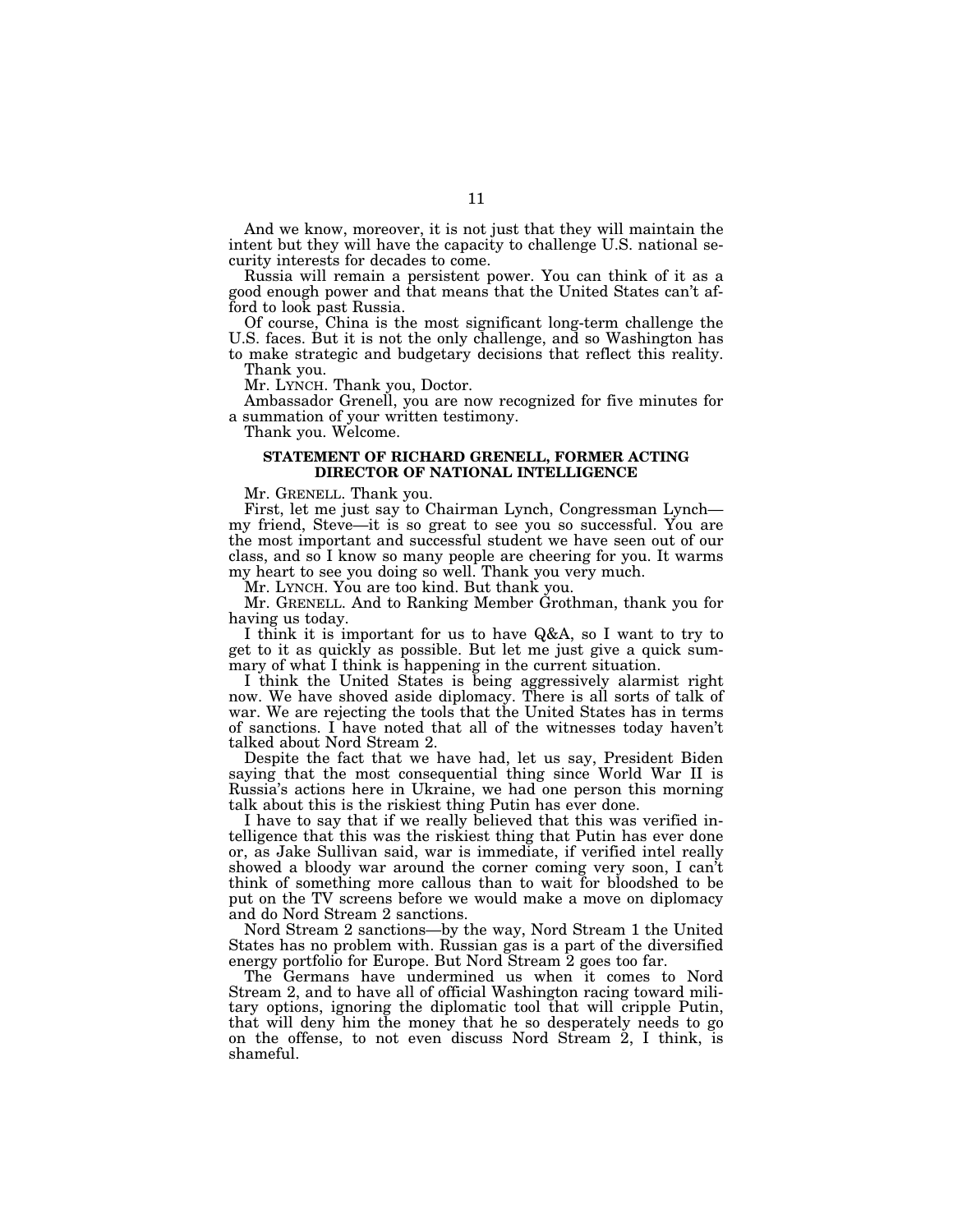It is typical of Washington and all of the pundits in Washington that race to talk about war instead of utilizing diplomacy. Sanctions and the tools of the U.S. Government are incredibly important and, yet, official Washington is talking about troops and buildup and, literally, pushing aside the diplomatic response. I find it to be shameful.

The aggressive talk that is coming out of Washington is not, and let me repeat, is not verified intel. We have to remember that intelligence is an estimate. Sometimes we get it right. Sometimes we get it wrong. Sometimes we overestimate. Sometimes we underestimate.

Let me just give you in recent memory a couple of times that the intel was overestimated and wrong because it was raw intelligence and not IC verified intelligence, a fundamentally different move, and the media does a terrible job of distinguishing between the two.

First of all, we were told that moving the U.S. embassy from Tel Aviv to Jerusalem would cause World War III. Not true. Kim Jongun is brain dead. That ran on CNN for weeks and every official newspaper in Washington, DC, and many politicians ran with that narrative. It was wrong.

Trump was a Russian asset. Wrong. Fifty former U.S. intelligence officials signed a letter one month before the 2020 election, saying, don't look at Hunter Biden's laptop because it is Russian disinformation. Wrong.

I think, last, let me just say, that official Washington is also wrong when it comes to NATO unity. The Germans are undermining NATO. Many NATO members are not paying their fair share and their obligations. The Germans have attacked Estonia for trying to bring in hardware.

And I will just echo what President Zelensky said about the U.S. policy, and I agree with it, that right now, it is the worst of both worlds. It is definitely not deterring Putin and it is ruining our ally, Ukraine's, economy.

With that, I look forward to taking many questions.

Mr. LYNCH. Thank you.

I now recognize myself for five minutes of questions.

In terms of intelligence, I do want to just put out there that and my Republican colleagues and my Democratic colleagues on this call, we are all party to a very grim, very accurate, and unanimous assessment on the part of the intelligence community at a recent classified briefing at the Capitol in the House auditorium where the intelligence was confirmed by all of our intelligence agencies that the threat is, indeed, imminent.

So, I don't want to—I don't want to discount the classified intelligence that is all—I can't go into detail but—because this is not a secure call—but my Republican colleagues know exactly what I am talking about as my Democratic colleagues do as well.

You know, President Biden has said that he is prepared to impose swift and severe costs on Russia if President Putin decides to invade Ukraine. Some of those costs might include additional economic sanctions and ramping up our security assistance to Ukraine, and I do support the president in doing that if—and I believe those steps are absolutely necessary.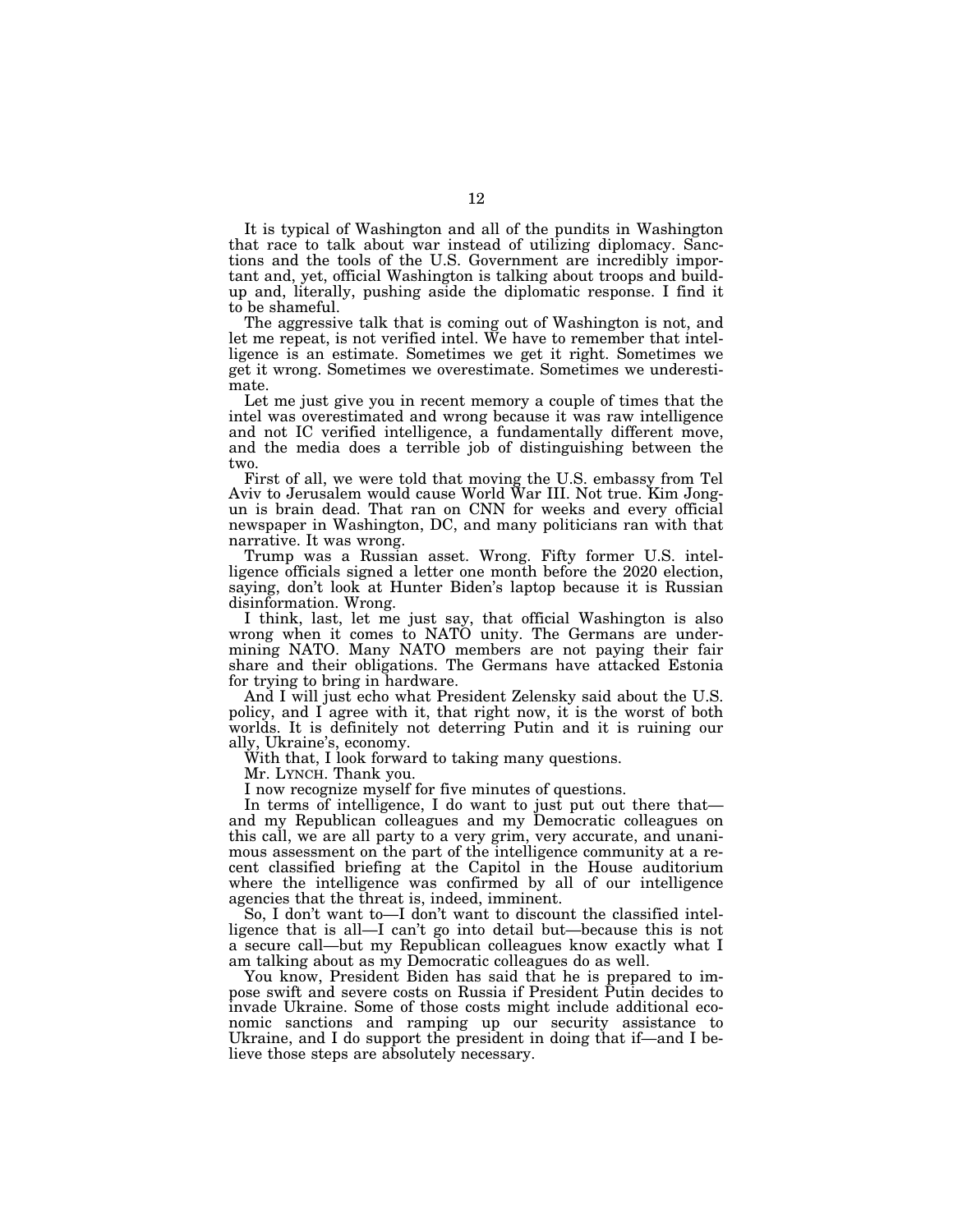But, in truth, we have had sanctions in place against Russia since the annex o Crimea, and that has not deterred Putin from poisoning political dissidents, launching cyber attacks, and interfering in our own elections.

And I understand and appreciate that we don't want to do anything that would escalate the situation with Russia or that could result in an armed standoff or a hot war between two of the largest nuclear powers in the world.

But if we are, truly, defending the international system, the rules-based international order that has helped preserve peace in Europe since the end of World War II, I think we have to get serious about the costs that we are willing to impose on Putin if he does, in fact, invade Ukraine.

Ambassador McFaul, to all our witnesses, have we signaled—you know, when I hear the dialog coming out of NATO about, you know, economic sanctions against Russia for, you know, eliminating borders and invading Ukraine and, you know, taking away the self-determination, self-government of 44 million people, the idea that, you know, we are going to put a price on that can be taken a completely different way by authoritarian regimes.

You know, we have in the background China that is always playing the long game. If we said that there would be economic costs for taking Taiwan or, in this case, economic costs of taking Ukraine, and that is our—you know, we put that out there as our response, there are some authoritarian leaders who play the long game might just try to amortize those costs and go forward with taking other countries.

And so, I am just concerned about, at the outset, putting economic prices on the actions of these authoritarian regimes, and it seems like we have stepped back from—considerably from the Truman Doctrine.

And I just wonder, the wider question—the macro issue of protecting democracy and that international system.

Ambassador McFaul or Dr. Kendall-Taylor, do you have any insights on that?

Mr. MCFAUL. Sure. Let me say a couple of things. A great hard question.

First thing I want to talk about is Putin and then us. So, with Mr. Putin, I think it is important to remember that the Russian system is a dictatorship. It is not a democracy.

You know, we tend to think in cost benefit analysis—if he invades or not what is going to be the cost to his economy. He doesn't—he is not subject to pressures from the oligarchs or other constituencies in the same way he would be in a democracy. I think that is very important to understand.

No. 2, I think he thinks of his mission in life in more ideological terms and more sweeping terms. He thinks about his mortality already and, therefore, what happens in the short term is not as important to him.

So, worrying about the prices of their bank's stock next week is not something on his mind in the way it might be for investors. That is the first thing I would say.

My own personal view on sanctions is that we haven't done enough, and I go back to 2014. In my view, I left the administra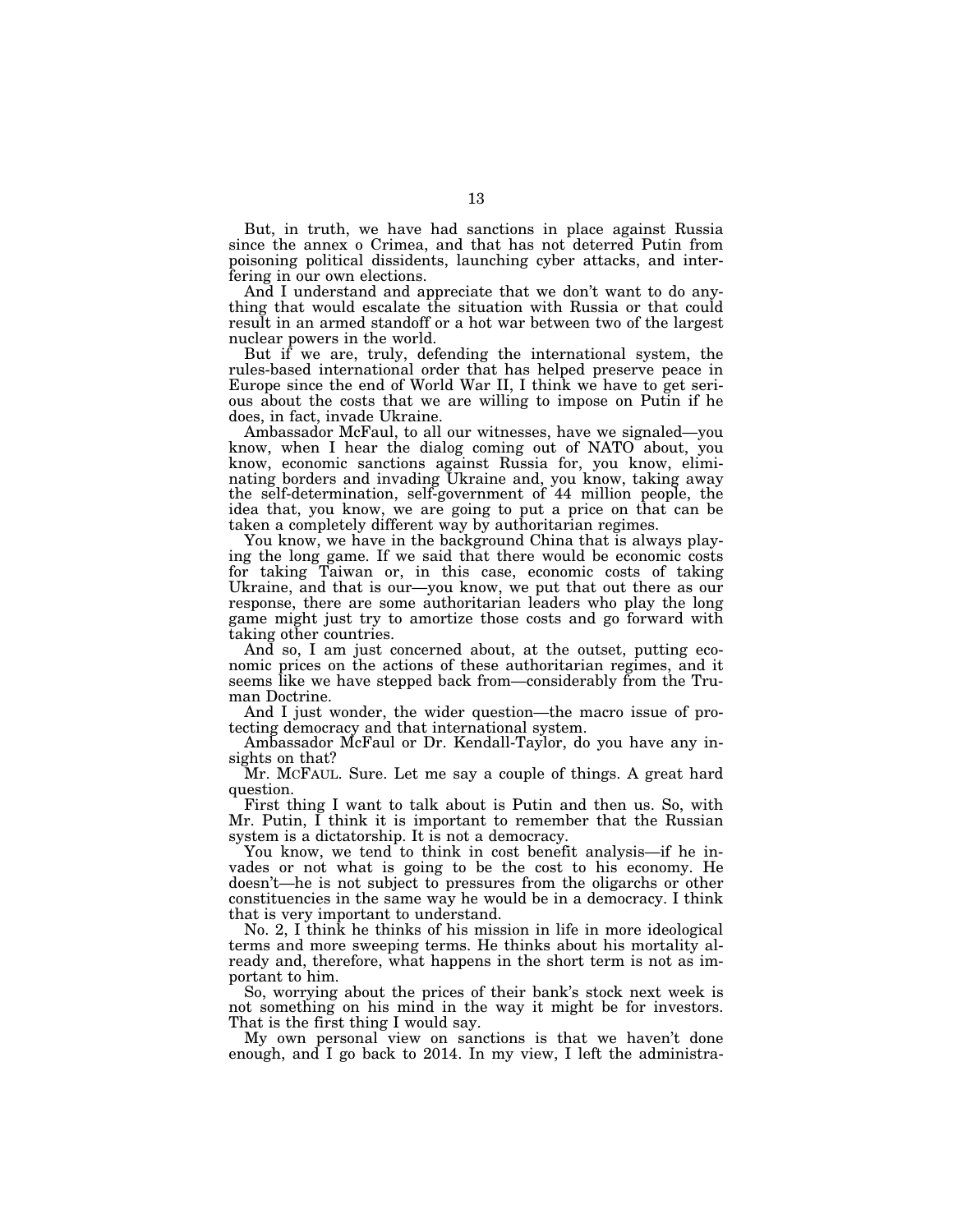tion right as Mr. Putin seized Crimea. That was the moment when we should have put in comprehensive sanctions.

And two things—we talked about Nord Stream 2. Nord Stream 2 has been building for several years, everyone. It didn't just pop up this year. I think we should have been sanctioning Nord Stream 2 a lot longer—you know, years ago.

And No. 3—another thing which I know nobody supports but I want you to know, Congressman, my view—my view is that sanctions need to be like parking tickets. The way we think about them now is somebody does something bad and we give them a parking ticket, and then we just let them park there forever. So, Crimea.

Whereas my view is that you have to ratchet up. You know, here at Stanford, if you if you park—and believe me, it only takes 15 minutes to get a parking ticket here at Stanford—and you leave your car there the next day, guess what, Congressman? You get another parking ticket. And if you are there for a week you get seven parking tickets.

And I think that construction, that if you are violating sovereignty, if you are at war, you need to ratchet up the pressure, not just have one level of pressure and leave it in place. But I know that is very unpopular.

One last thing about sanctions, I would say. My own view in this crisis was that we should have publicized the sanctions we were planning to do with our NATO allies and European partners, in part so that Putin knew for sure but in part for the Russian people to know for sure what we were going to do, and third, in part, to tie our hands.

I think the worst thing to do in a crisis is to have a long debate about which sanctions we are going to do or not. If you publicize them, then you have to credibly commit to enforcing them if it happens.

The Biden administration has a different view. They thought that by publicizing them that would lead to a big debate within the alliance, and I respect that argument and I understand that argument. But I had a different view earlier on.

Mr. LYNCH. OK. Thank you.

I see my time has expired, and I now recognize my colleague, the ranking member, the gentleman from Wisconsin, Mr. Grothman, for five minutes for his questions.

Mr. GROTHMAN. Thanks.

So, let us start off with Mr. Grenell. Last year, President Biden lifted the sanctions on Nord Stream 2. Do you want to comment on that or your opinion as to why President Biden would drop the sanctions and the effect of it?

Mr. GRENELL. Yes. Look, I think that consensus is a really nice word. It really sounds good. But my eight years inside the U.N. Security Council will tell you that consensus is more times than not almost exclusively terrible for the United States. It is a watereddown statement. It is a watered-down set of policies. It is the lowest common denominator of what people believe.

Now, I want to respond a little bit to why we didn't publicize the possible sanctions from the Ambassador. The main reason is because the Germans were against it, and Joe Biden and the Biden administration have decided that we have to act in concert with the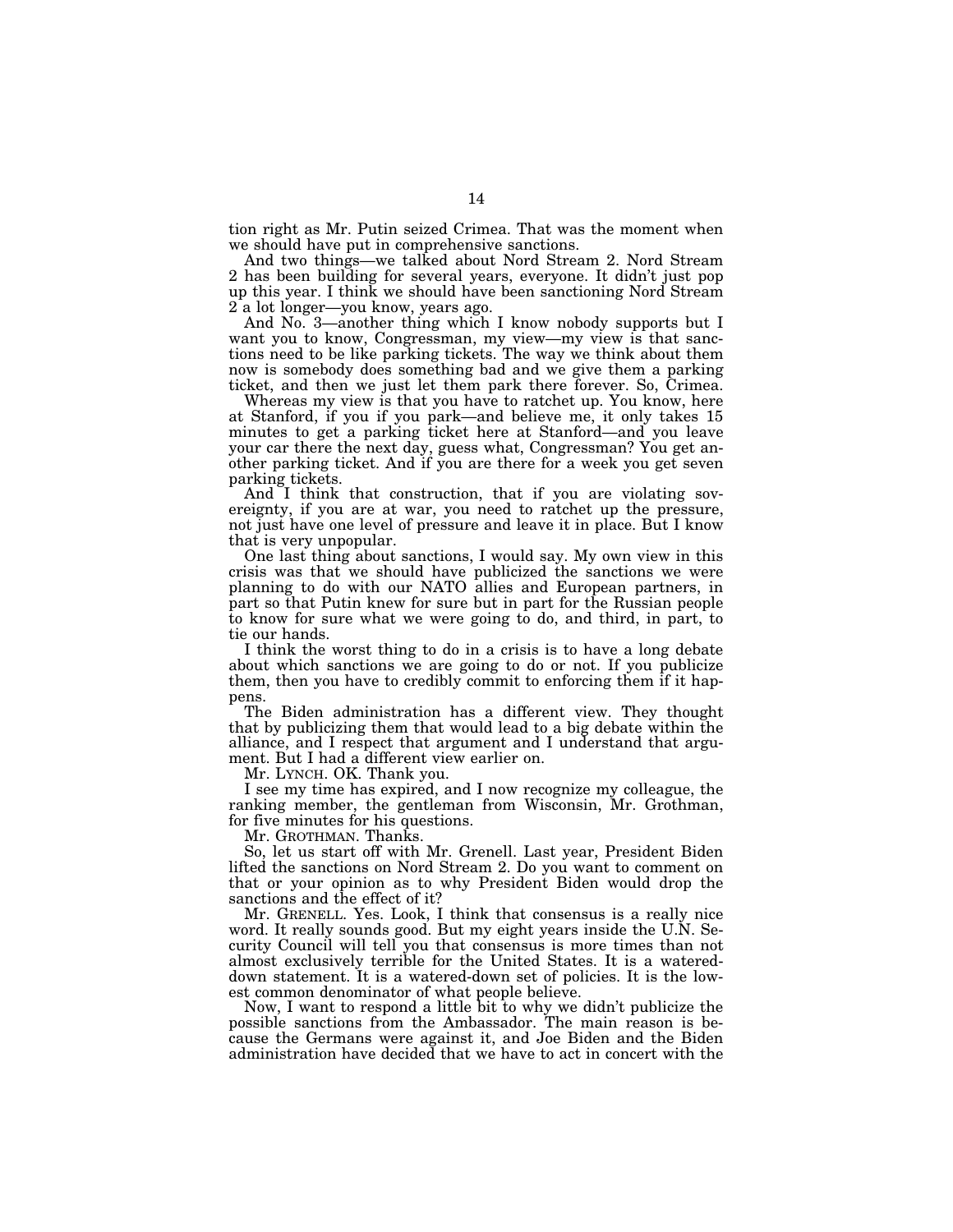Europeans on this and, therefore, the Germans are really watering down our response.

I would argue that we don't share the same threat assessment that Berlin and Paris and Brussels do. I am all for a transatlantic alliance as long as it is Western facing. There is no reason to just be in an alliance that ignores the West.

What we need is a strong statement of these are the sanctions that would be put in place, and we weren't able to do that. We weren't able to do that because what the Biden team maximizes is consensus with people who don't share the same threat assessment that we do.

Mr. GROTHMAN. OK. Right now, we are backing away a variety of policies, green policies, whatever the motivation. We are backing away from energy independence here in the United States.

Do you want to elaborate on that a little and what effect our backing away from energy independence or producing energy here in the United States has on this potential conflict?

Mr. GRENELL. Well, certainly, we know that our policy, the European policy of diversified energy is a good policy, and when you diversify your energy sources then you can't be in a situation where one country has an over influence on you.

I think the Nord Stream 2 pipeline actually is a pipeline of influence into Europe. And by the way, one big mistake that Washington consistently makes is that somehow Europe wants this pipeline.

The European Parliament said no to the Germans. They should not have the Nord Stream 2 pipeline because it went too far. Again, Nord Stream 1 is fine when it comes to some Russian gas being utilized.

When it comes to the United States, your question is very important because we have seen a transformation of our foreign policies simply because we were getting off Middle East oil and we were able to produce and be energy independent and use energy in the best way possible.

Mr. GROTHMAN. Yes. I don't mean to cut you off. But is it accurate to say that if we were producing more energy in this country, we would be in better shape in a variety of ways here?

Mr. GRENELL. Absolutely.

Mr. GROTHMAN. OK. Next question I have—the Biden administration has been critical of the East Bloc countries—Poland, I think Hungary, I believe.

Do you want to elaborate on that or is that having an influence here?

Mr. GRENELL. I am sorry. You cutoff there. Can you repeat the question?

Mr. GROTHMAN. OK. The Biden administration has been critical of some formally East Bloc countries—Poland, I think Hungary. I am not sure of that.

Could you elaborate on what effect that has on this situation?

Mr. GRENELL. Look, I believe that Washington, over the last decade, has fundamentally viewed Europe as just what Paris, Berlin, and Brussels think, and Europe is much more complicated.

What we have seen in the last few years is rewriting of the borders of Europe and a shrinking of the EU. Those are just facts that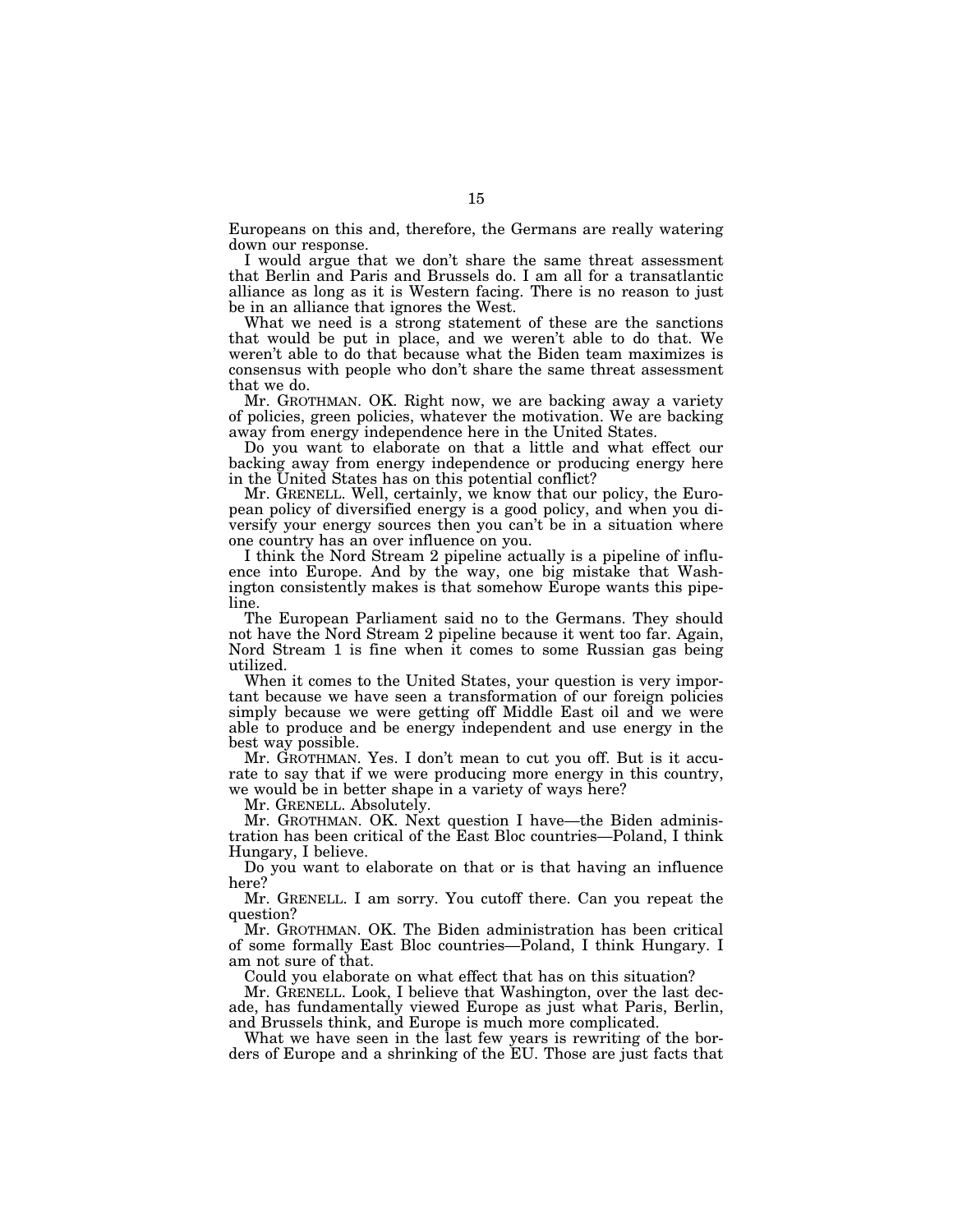nobody can ignore. Europe is not in a stronger place. It is in a much weaker place.

In 2014, we saw Crimea being grabbed, and that is rewriting of the European borders. I have heard Chancellor Merkel talk about rewriting of the European borders as a terrible thing and the most awful thing. I think we have got to view the EU in whole, and voices like Poland and Hungary and others need to be just as strong as Berlin and Paris.

Mr. GROTHMAN. OK. One other quick thing. About 90 years ago now there was a horrible famine caused by the Soviets in Ukraine. I would think, insofar as knowledge of that history, would do nothing but help us in Europe. Why, in your opinion, does nobody talk about that?

Mr. GRENELL. Well, I think that we have viewed most of our policy with Ukraine as too simplistic, and what we have to be able to do is understand the multiple voices inside Ukraine and the multiple voices inside the EU. There are a lot of things that we are missing.

Mr. GROTHMAN. Yes. You are not asking my question. Why is that not more common knowledge or something that is talked about?

Mr. LYNCH. The gentleman's time has expired some time ago. Maybe we can come back to that in another round, Mr. Grothman.

Mr. GROTHMAN. Thanks. Thanks.

Mr. LYNCH. Absolutely. Thank you. It is an important question, but I do have a lot of members in line.

The chair now recognizes the gentleman from Georgia, Mr. Johnson, for his questions for five minutes. Welcome.

Mr. JOHNSON. Thank you, and good to be with you, Mr. Chairman. Thank you for holding this very important hearing.

Russia's current behavior is unsettling and dangerous. At any moment they could initiate the largest land invasion since World War II, risking significant casualties and millions of people displaced.

Moreover, Russia continues to direct cyber attacks against Ukrainian military, energy, and other computer networks as recently as yesterday.

I commend President Biden for emphasizing diplomacy at every approach through meetings and mediation. But if Russia insists on being a hostile actor, the United States of America is prepared to meet the challenge.

Ambassador McFaul, the Biden administration has warned that a Russian invasion of Ukraine would likely come at significant costs to human life of which 50,000 innocent civilians could be killed while millions of people in Ukraine would be displaced, potentially, creating an unprecedented refugee crisis in Europe.

Are there steps that the U.S. and NATO can or should be taking right now to minimize the humanitarian impacts that are expected to ensue as a result of a Russian invasion of Ukraine?

Mr. MCFAUL. Thank you, Congressman. I will just take a first stab, but I do think we should hear from General Hodges on this, too—a man who knows a lot more about those kinds of issues than I do.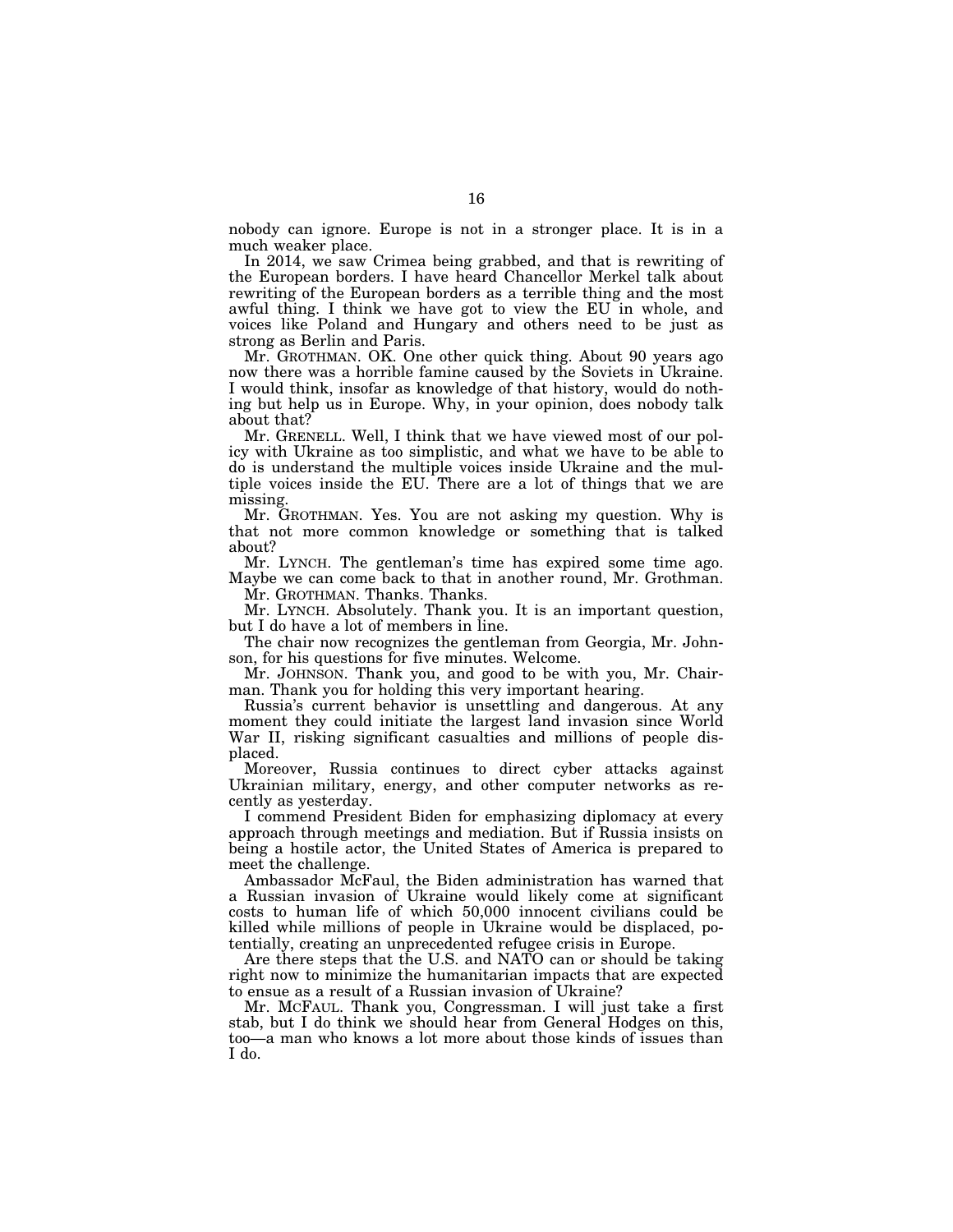I would say I am impressed with what the Biden administration has done so far. It was very controversial to move our embassy from Kyiv to Lviv.

I think that was the right call. I think it was correct for the administration to call on Americans to leave Ukraine. That also was a very controversial call. I think it was the right call.

The last thing we want to see if, God forbid, Putin should decide whether to invade would be to see Americans in Ukraine die as a result of that.

Third, I want to remind everybody Ukraine is not a homogenous society. If Putin launches an aerial campaign against its major cities, he will be killing ethnic Russians as well. It will not just be ethnic Ukrainians. And I hope that that is part of his consideration.

On the one hand, he talks about we want to unite with our Slavic brothers. On the other hand, he is threatening to kill his Slavic brothers right—not just ethnic Ukrainians, but ethnic Russians and I hope that will give him some pause in terms of launching, you know, the catastrophic war.

And I think what Ambassador Grenell said about intelligence, I don't know if it will be 50,000 or not. I think, as Andrea said, he has got lots of options between full-scale military intervention and something much shorter, including not even using boots on the ground or tanks.

But anywhere in there, I think, would be catastrophic and I hope he thinks twice about those casualties that you just mentioned.

Mr. JOHNSON. Thank you, Ambassador.

General Hodges, what is your assessment of the situation in terms of what would happen if Russia actually invades?

General HODGES. So, thank you.

Well, of course, we have some sense of what it would look like because they did it back in 2014 and they never left, and so what I expect is a continued expansion of what they have been doing, lower-level type operations, where they think they can remain below some perceived threat threshold, where all of us would have to go forward with these massive sanctions.

So, that is why I think we are going to see more cyber, more sabotage, amphibious operations along the coast of Azov, possibly on the Black Sea.

I do think that the three best things that we can do, No. 1, continue to stick together. With respect to our former Ambassador to Germany, I do think that Germany today is a different—there is a different government than there was a few years ago and the ground is beginning to change here among the German elites. I think they realize that their credibility as a leader within the European Union was eroding rapidly.

And so, there is a different sense to it. It is not where we want it to be, but I have a more optimistic view about that.

Second, we have got to figure out how to get the initiative. We are always getting whipsawed worrying about what President Putin is doing or what are the Russians doing, and everybody on this call knows from your own education and training or sports that you want the initiative.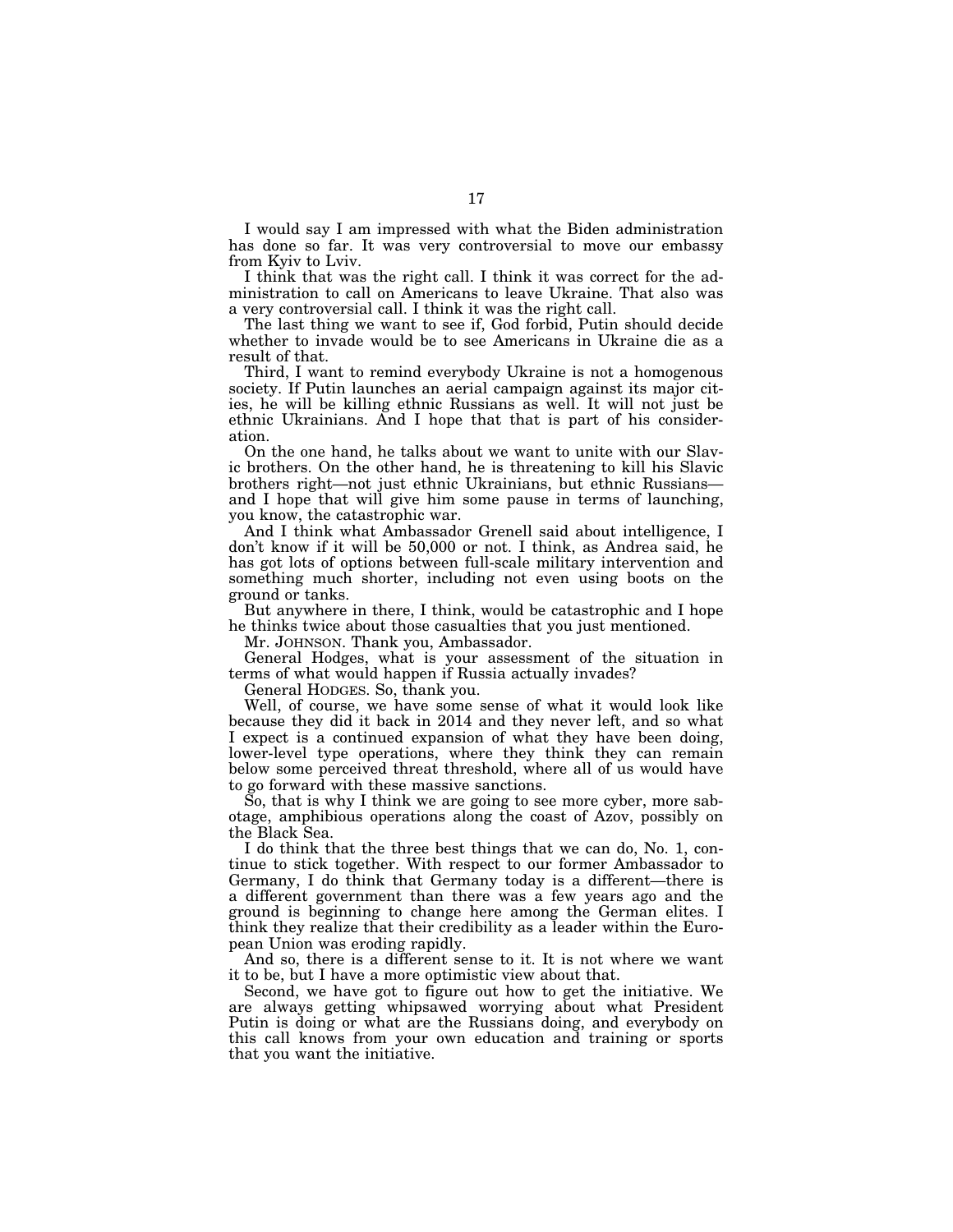So why, in this most important situation, are we on our heels all the time? And I think that working with our ally, Turkey, is what would give us the most initiative where Turkey could tell the Kremlin, we are going to close off the Straits and you are not going to be able to move ships through there.

And, of course, Moscow would go crazy on Ankara. So, we have got to make sure that Ankara is confident that we will not leave them exposed to the inevitable retribution that would come from the Kremlin.

Mr. JOHNSON. Thank you. My time is expired so I yield back what I can, anyway.

Mr. LYNCH. I thank the gentleman.

The chair now recognizes Mr. Gibbs for five minutes for his testimony. Welcome.

Mr. GIBBS. Thank you, Mr. Chair.

Ambassador Grenell, I want to make a comment here and you can tell me if I am right and if you agree with me.

But, you know, the chairman made a comment earlier here a few minutes ago about how sanctions have been in place forever and they don't always work and because, I would argue, that some of the sanctions, as you know, have been removed and we are looking very weak.

But when Putin attacked Crimea in 2014 under the Obama/ Biden administration, I believe that was the last time that Putin or anybody else in the world gained an acre of land by aggression. Is that correct, Ambassador Grenell?

Mr. GRENELL. From 2016 to 2020 when Donald Trump was President, we did not see President Putin or Russia go on this type of offense.

Mr. GIBBS. That is the point I wanted to make. Thank you for concurring with that.

Because I think sanctions do work and strength does work, and we have seen the Biden administration, their disgusting withdrawal out of Afghanistan, put a strong signal to the rest of our aggressors around the world, including Putin, that they would probably get away with most of anything and now they are challenging this administration.

So, that is what I am saying. The administration looks very weak right now and so I got this problem.

Do you believe Germany—Ambassador Grenell, do you believe Germany will ever approve sanctions to the Nord Stream 2?

Mr. GRENELL. No, I don't. I think it is very clear that their current energy needs are pushing them to actually have this Russian gas pipeline. It is really important to note as well is that the German government promised that there would be two liquid natural gas terminals—at least two in Germany that they would utilize U.S. LNG for.

As soon as Biden was elected, the German government canceled those two. There is no more plans to have terminals in Germany to receive liquid natural gas from other sources.

Mr. GIBBS. Well, that is interesting. I guess I wasn't aware of that. That also, I guess, signals at same time you said President Biden did that he also pretty much shut down our fossil fuel industry in the United States by not renewing or not opening leases up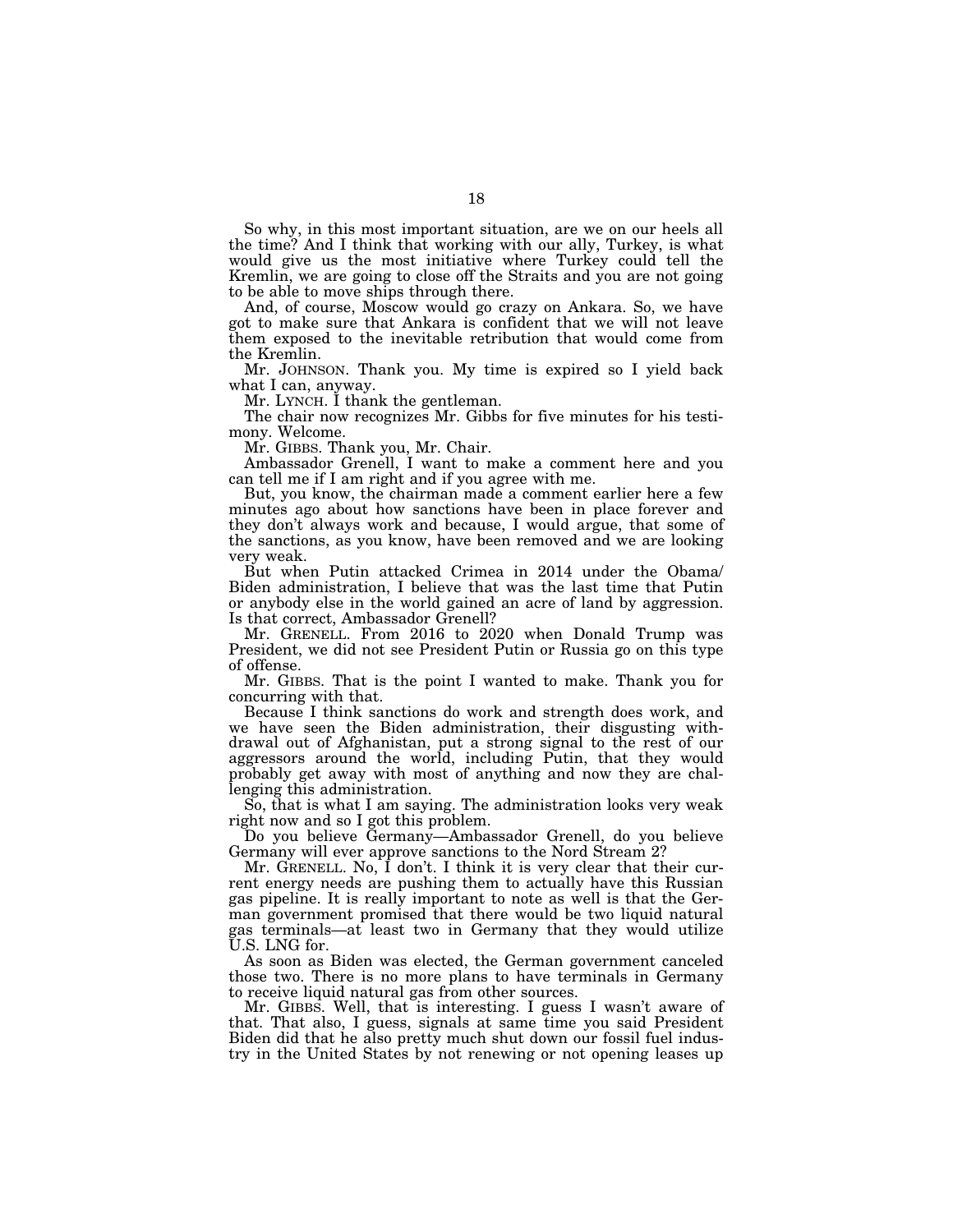on Federal lands and curtailing pipelines and just sending incentives for the industry not to produce more but then at the same time beg OPEC and Russia to produce more, which is actually—I call it Putin's dirty gas and that is what their pipeline is sending to Europe and Germany. So, that is really a shame.

Ambassador Grenell, can you talk a little bit more? You know, we have heard so much about—you mentioned about not verified intelligence. You know, we have seen it over the years our intelligence agencies come in and give us classified briefings and turns out later we know that some of those things that we were told weren't true, especially when it came to Russian collusion with the Trump administration and the Trump campaign.

You know, can you expound a little bit on there? Is your experience, you know, as being the National Security Adviser when you talk about the types of intelligence and then we see some people in our intelligence committee who can go out and say things that are different than what they were being briefed on?

Mr. GRENELL. Look, it is really important to note that the fact that Russian—the Russians are building up along the border are true. The intelligence agencies are correct when they give us that assessment that there is a military buildup.

But it is quite a different point when you try to look at the analysis of why, and that is where the intelligence community does not agree, and to jump to the conclusions that the intelligence community does absolutely know what Putin is going to do or why he is doing it that is not true.

They are accurate in the buildup and the threat. Of course, Russia is always a threat. But there is much different analysis when you look at what is next and how to read the intel for the future.

Mr. GIBBS. I believe the intel—is that really a legitimate thing or how are politics—is there political pressure put on some of our people in intel to do or don't do things? What would you say about that?

Mr. GRENELL. I would say that the majority of our intelligence officers are phenomenal people who care very deeply about the United States. I have always believed that they need to police themselves.

They know who the leakers are. They know that the leakers are for partisan purposes. It is no secret that the leaks have stopped under the Biden administration. That is because there are leakers within the intelligence agencies, all of the intelligence agencies that are too partisan. Sometimes it happens on both sides of the aisle.

But we have a crisis within the intelligence agencies of people who leak, and I can tell you, from my experience, the overwhelming majority of intelligence officers know that, they are not happy with it, and they are working to police themselves. They need to do a better job. But it certainly would help if the political types cracked down on the leaks immediately.

Mr. GIBBS. Thank you. I am out of time. I yield back. Thank you. Mr. LYNCH. The gentleman's time has expired.

The chair now recognizes the gentleman from Maryland, Mr. Mfume. You are now recognized for five minutes. Welcome.

Mr. MFUME. Thank you very much, Mr. Chair. I want to thank you and the ranking member, Mr. Grothman, and everyone who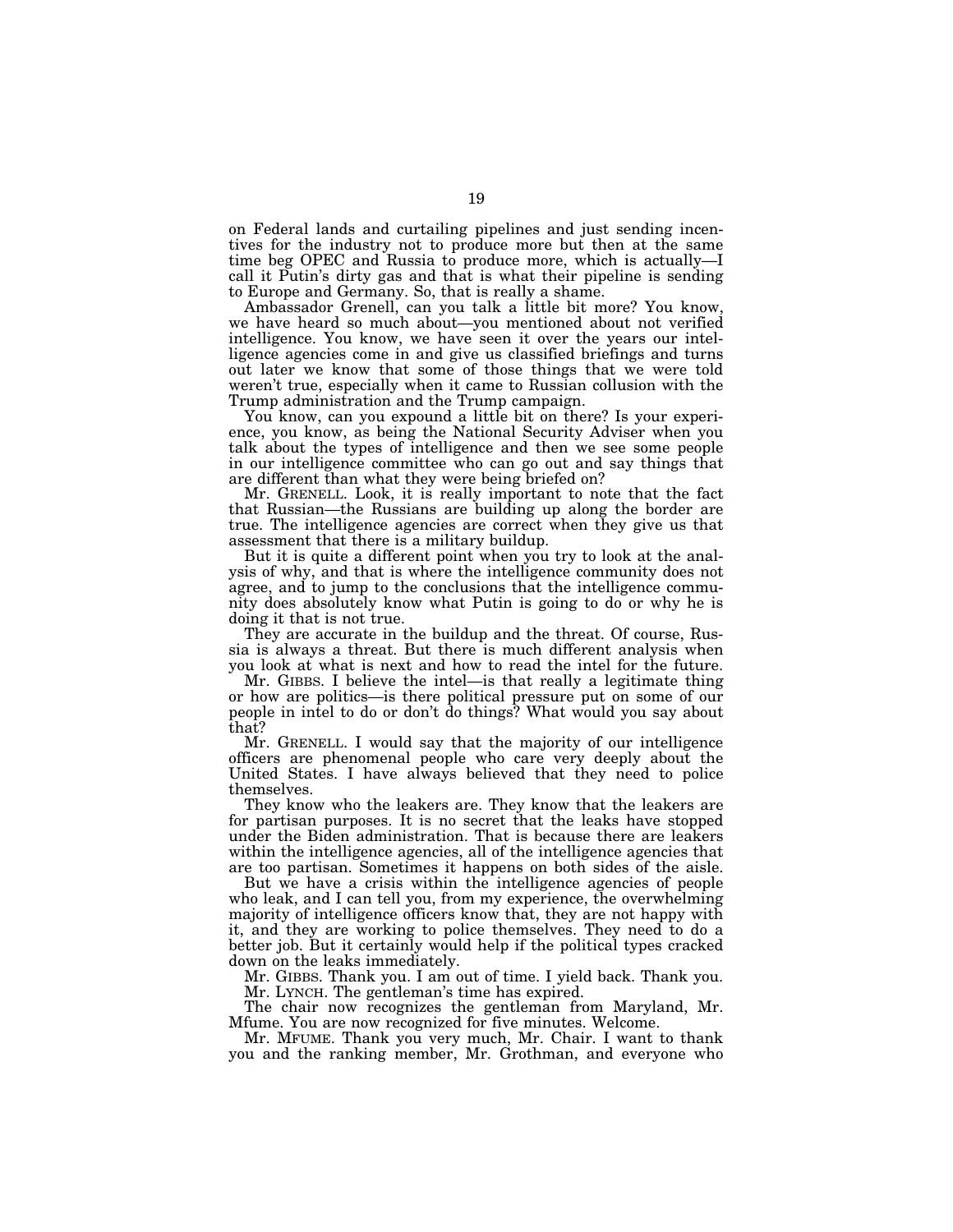has gotten us to this point. This is a very important topic, obviously, and this particular hearing I think will help clear the air on some other things and then hopefully put this in perspective in some other ways.

More than anything else, the bottom line here is that this is Russian aggression. It is man-made Russian aggression. I think we can all agree that this is about Vladimir Putin. It is not about the Russian people per se. And after 22 years of pretty much dictatorial reign, Mr. Putin is looking on this as a way to seal his fate in history and to reverse the collapse of the Soviet Union.

I am member of the Ukrainian caucus here in the Congress, and I can tell you that we have, like all of you, watched this situation with a great deal of interest. Like some of you, I remember well, because I grew up in a cold war America, the old Soviet Union. I remember reading in the Weekly Reader about something called the Iron Curtain and it had to be explained to me what was going on. My parents and my uncles told me about the war they had just come out of. I grew up in the Korean era, in the 1950's, and the Soviet Union continued dominance that carried on throughout that.

So, I have got a different perspective on this, and some people might say, ''Well, why is this so important?'' I guess because I have seen what happens when you don't treat things like this as important.

I remember Hitler's aggression and what was known as war creep, and I can tell you what we are seeing here is war creep. It started just this century, in 2008, with the taking of Georgia, and, you know, we were silent, defenseless. We watched, after that, in 2014, as we all know and it has been stated, the taking of Crimea. And when you look at the parallels that circle those two events and you look at what is going on today, in my opinion, the similarities are striking and they should bring about a great deal of concern. Troop movements, 2008, 2014. Locations of weapons. The particular kind of propaganda that came out of Moscow, so much similar as today.

So, the Soviet Union is gone, but Mr. Putin believes that he has some divine authority to try to reinstate it. And in my opinion, when you look at the old Russian orbit in which Estonia and Latvia and Lithuania were all part of that. I just believe that Vladimir Putin is determined to try to take all of that back, and if can do it in the Ukraine, what is going to stop him? There are certainly different answers about that, but I think if we think the way he is thinking, nothing can stop him.

I want to thank the chair for referencing the classified briefing of the entire intelligence community that many of us sat in last week on. It was bipartisan—well, two weeks ago—bipartisan. General Milley, Chair of the Joint Chiefs, addressed us, as did Secretary Austin, as did the Director of National Intelligence, Secretary of State Blinken, and others. And the information that came out of that briefing was concerning, to say the very, very least.

So, I want to just offer something here, because, you know, we are having this hearing. It is an open hearing. And as the chairman said, many of us did get that briefing. We ought to remember that because this is an open hearing we should, I think, find a way to ask the tough questions without creating a circle of firing squad,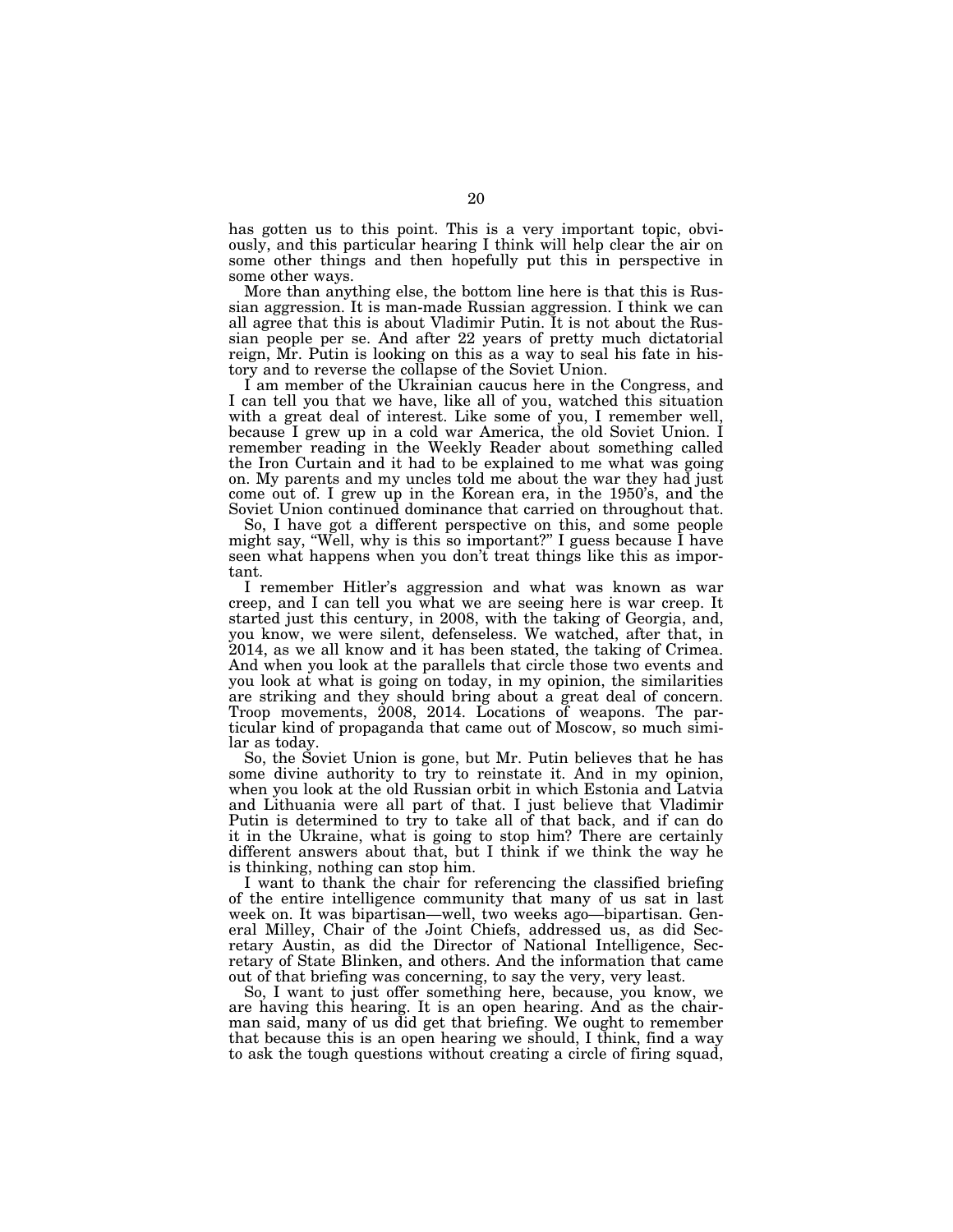and to whatever extent we can resist the urge to point fingers, on both sides of the aisle.

When I got to the Congress years ago for the first time, in the 1980's, there was an unspoken rule that all politics stopped at the water's edge, that there had to be some sense of unity among ourselves. Otherwise, people would not assume that we were a unified nation, in many, many respects.

So, I am going to just, not stop, but I do have a quick question for any of you or all of you. I heard something earlier—and by the way, Ambassador McFaul, thanks for taking about Putin's goals, Biden's response, and long-term containment. I am sorry we have not had enough of an opportunity today to deal with that, and maybe we will before we wrap up.

But I also heard from General Hodges clearly that we have got to find some sort of way to not always be on our heels with Russia and with Putin, and that looking past this, once we do get past it, hopefully, there has got to be some offensive postures or some offensive positions or offensive steps that we ought to start putting in place, because as sure as we are all here, Vladimir Putin is not going away, and whatever he is up to he will be up to continually.

So, if someone can talk about any of that in the time that is remaining. I am like Representative Johnson when he said if I had any time left at all. I may not. But those are my thoughts, and if somebody could take a quick stab at any of that, that would be great.

Ms. KENDALL-TAYLOR. Do we have time, Chairman? Oh Chairman, you are on mute.

Mr. LYNCH. Ms. Kendall-Taylor. I know we are going over here a second, but we have not heard from you, and I think this is something that you could speak to directly. So, could you briefly respond to the gentleman's question?

Ms. KENDALL-TAYLOR. I think it is such an important point that Lieutenant General Hodges talked about going on the offensive, and there are, I think, a lot of currently underutilized domains in our relationship with Russia where we could take more proactive steps. The Biden administration has begun some of those, but the focus on anti-corruption, for example, making that a national security priority. There are certainly parts of resilience to that, but I think we could be a lot more creative and proactive in terms of using sanctions to go on the offensive to bust up corrupt networks, using sanctions to go after the cronies around Putin as well as their families. There are things that we could do to support investigative journalism.

You know, we talked about the rising repression inside of Russia. There are a tremendous amount of Russian civil society actors who are being forced to flee the country. There are ways the United States could take a lot more proactive steps to enable those people to continue to do their business, continue to shine a light on corruption inside Russia.

So, I think there are a number of ways. You know, I do not want to go on too long here, but we can pick up on this, because I think your point about a kind of a cold war mentality where we need persistent pressure across all domains of our relationship with Russia in order to kind of disrupt the Kremlin's destabilizing actions and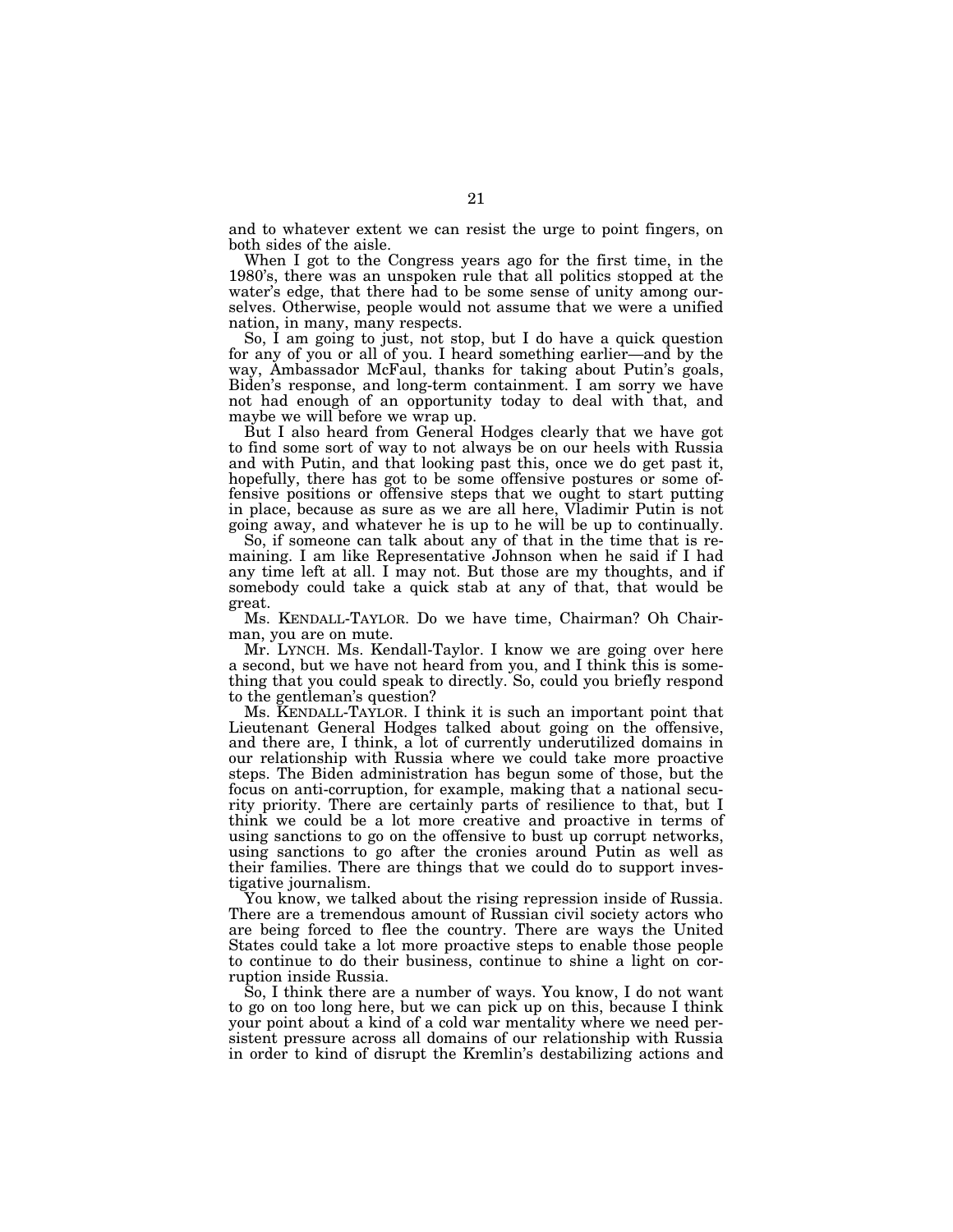to constrain their ability to disrupt internationally in the mindset we need to return to. And like I said, I do think that there are a number of different domains where we could take a lot more engaged and proactive posture.

Mr. MFUME. Thank you.

Mr. LYNCH. Thank you. The chair now recognizes the gentleman from Louisiana, Mr. Higgins, and we will try to rebalance the time available for Republican questioning, just to even things off. But welcome, Mr. Higgins.

Mr. HIGGINS. I thank my friend and colleague, Chairman Lynch, and Ranking Member Grothman. Thank you for holding today's hearing.

What we are seeing unfold in Eastern Europe and Ukraine is a direct result of the Biden administration's foreign policy. This is a reality we have to deal with and respond to peacefully and diplomatically. But we have to recognize that the current Administration owns the turmoil we are witnessing worldwide. Weak leadership out of the White House has emboldened America's adversaries. When the American President presents himself as soft and unstable, the whole world suffers. If we do not change course, Putin will take advantage of the world stage, and he will solidify Russia's position in the world and increase his economic leverage and his energy leverage.

A key factor in countering Russian aggression during the last administration was American energy dominance. Expanded LNG exporting agreements with our European allies and sanctions on the Nord Stream 2 pipeline served as an important counter to Russian influence and aggression in the region. Instead, our White House has sought to restrict United States oil and gas production and has waived sanctions, allowing the Nord Stream 2 pipeline to move forward. These actions have empowered Putin and increased Europe's reliance on Russian energy.

Leaders across the world are questioning the strength and resolve of America's President. Weakness invites aggression, and President Biden has unfortunately exhibited weakness, both on the international stage and domestically, here in the border crisis, the shameful retreat from Afghanistan. You know, the world is watching these things.

So, America must counter Russian aggression with strength, and that includes embracing pro-American policies, America First policies, that project strength and stability on the global stage. This current conflict that is poised in Eastern Europe, I don't know what we can do to stop that. We should have stopped it before it got here by displaying strength and resolve and strong America policy, America First policy, and energy dominance.

Mr. Grenell, heads-up, sir. I am going to ask you a couple of questions. With President Biden lifting the Trump administration sanctions, like removing the sanctions on Russian Nord Stream 2 pipeline, how has this enabled Putin to push on Eastern Europe and reignite his aggressive policies that he pursued under the Obama Administration?

Mr. GRENELL. Congressman Higgins, thank you for that analysis. I think that it was very accurate, and it is also frustrating to see.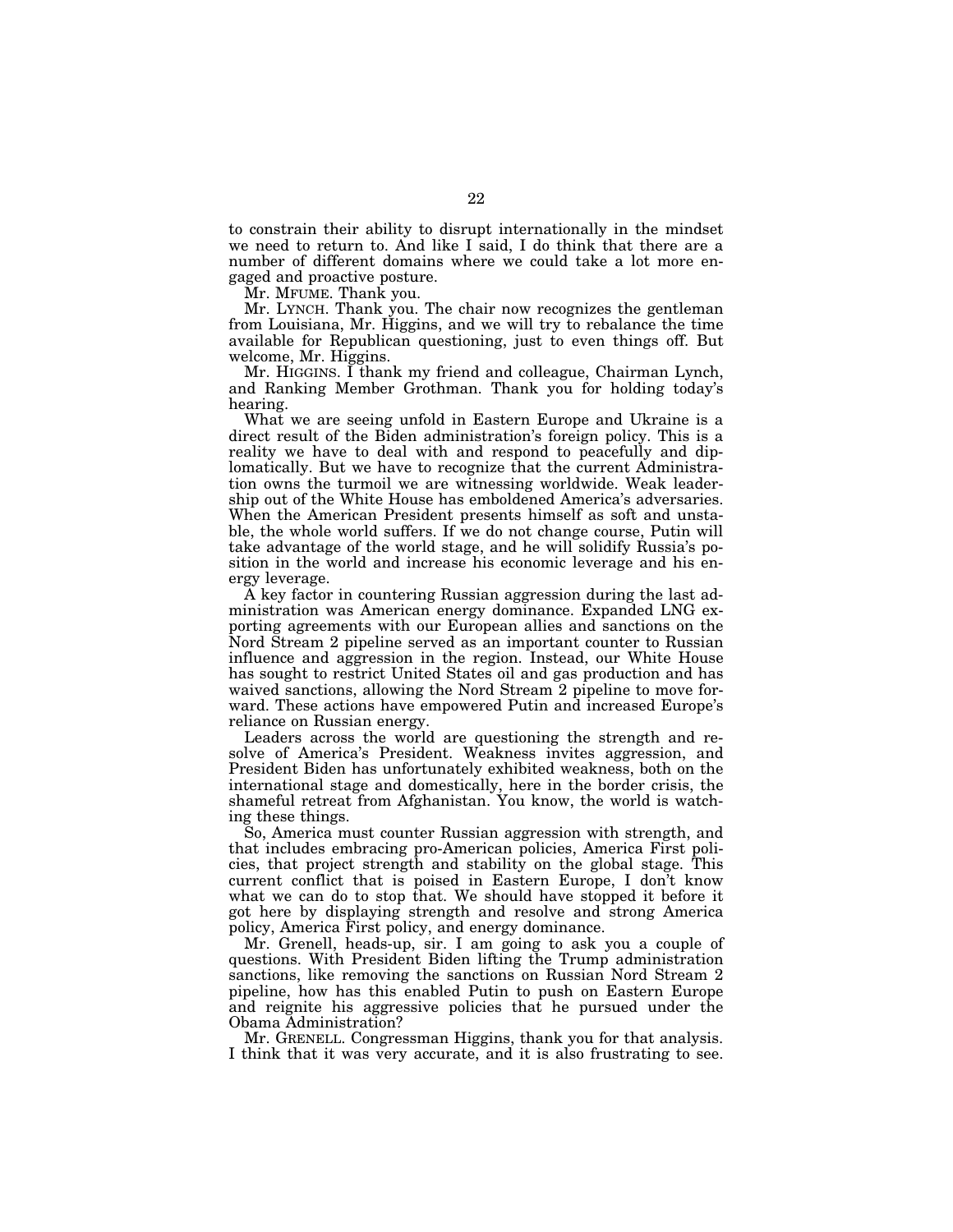I would say that you are correct that weakness invites aggression, and we have seen it in a variety of cases. Certainly, getting rid of the Nord Stream 2 sanction has really emboldened Putin. There is no question about it. There is a lot of handwringing in Washington that we need to go on the offense or we need to constrain Russia's offensive behavior. There is no better way than to cutoff Nord Stream 2 sanctions except for the Biden administration lobbied the Senate to drop Nord Stream 2 sanctions. That is a strategic mistake, just like when the Biden administration got the Houthis off the terrorist list. What did we see within weeks after that? The Houthis were sending missiles into the UAE.

I want to just reiterate, your point about weakness inviting aggression is exactly what we are seeing with Putin. From 2016 to 2020, we did not see this aggression. The last time we saw this aggression was in Crimea, when Joe Biden was the Vice President.

Mr. HIGGINS. Thank you for your response. Mr. Chairman, thank you for holding this hearing. I look forward to a bipartisan agreement on how we can move forward to encourage a resurgence of American strength overseas so we can bring some stability to Europe.

Thank you, Mr. Chairman, and I yield.

Mr. LYNCH. The gentleman yields back.

The chair now recognizes the gentlelady from Florida, Ms. Wasserman Schultz, for five minutes. Welcome.

Ms. WASSERMAN SCHULTZ. Thank you, Mr. Chairman. I think it is important for us to, for me to begin by pointing out that the previous President, Mr. Trump, was Putin's patsy, and that he stood in front of the whole world at a press conference and essentially just took Mr. Putin's word for it when he said that he hadn't interfered in the Presidential election in the United States of America. I mean, it is ludicrous to suggest that Donald Trump was actually stronger against Putin than Joe Biden or Barack Obama or any other President. He rolled over for Putin every single day, in front of the whole world.

Now my question focuses on the fact that for decades Russia has been using propaganda and disinformation to undermine democracy and exploit wedges between the United States and our allies. So, it is no surprise that President Putin would do that now in Eastern Europe. Through multiple disinformation channels, Russia portrays itself as an innocent victim of western aggression and uses Ukrainian leaders of being, quote, "pure Nazis." The goal seems clear: validate further Russian intervention in Ukraine.

Ambassador McFaul, in the context of Russia's troop buildup on the Ukrainian border what are Russia's aims in launching this propaganda campaign, and who are the intended audiences?

Mr. MCFAUL. It is a good question. Thanks for asking. I would say a couple of things. One, Putin is an idealogue. He is not some realpolitik, cost-benefit analysis person that just thinks about power. He thinks about ideas. He agrees with what President Biden said in his address to you all that we are in a battle between autocracies and democracies. He believes that. He is very explicit about it, by the way. You don't need a PhD in Russian studies. You can read it. He is very blunt about what he thinks.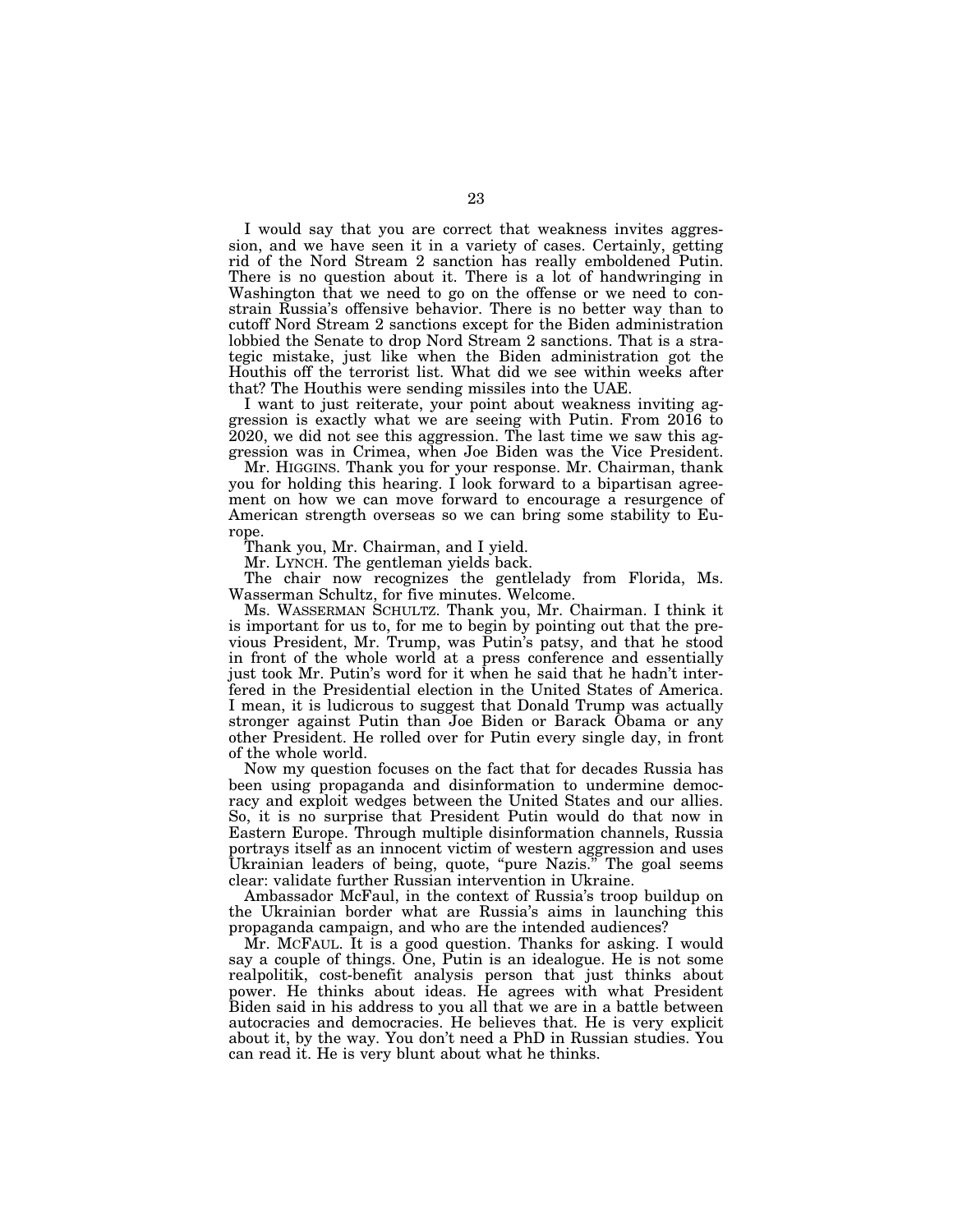No. 2, in that battle between democracies and autocracies, it is not just between countries anymore, as it sometimes was portrayed in the cold war. The cold war was actually a lot more complicated than that, but it is within countries as well. So, within countries, in Hungary, in Italy, in France, in our own country, Putin has a very concrete set of ideas—it is kind of orthodox, nationalist, populism—where he is seeking to create alliances, ideological alliances, with leaders throughout those countries and many more, and he devotes tremendous resources to this enterprise, way more-

Ms. WASSERMAN SCHULTZ. Ambassador McFaul, I have—thank you—I have another question that I want to ask you, and the sort of preamble here is that thankfully President Biden and his Administration are taking a proactive approach to debunking Russian disinformation, and instead of letting Russia's false narrative propagate and spread, the Biden administration calls them out for what they are—lies.

In my district, I represent many Venezuelan, Colombian, and Cuban constituents, so I am particularly concerned about Russia's attempts to exert influence in Latin America. In recent years, Russia has sold weapons and tanks to Cuba and Nicaragua, and aircraft and anti-missile systems to Venezuela, and has also held bilateral military exercises with Venezuela. And this is especially concerning given that senior Russian officials recently suggested that interference by the United States or NATO in Ukraine could prompt the deployment of Russian forces to Cuba or Venezuela.

Our U.S. National Security Advisor, Jake Sullivan, described this treat from the Russians as ''bluster,'' but the thought of Russian forces in the Americas is deeply troubling.

So, Ambassador, given your expertise, how credible do you find Putin's threat to deploy forces in Cuba or in Venezuela or take any action in that direction, and do you have other concerns about how Russia's sphere of influence in Latin America impacts this occurring moment?

Mr. MCFAUL. Thanks for the question, and Dr. Kendall-Taylor has thought a lot about this question too, so if we have time, I want to hand it over to her.

Ms. WASSERMAN SCHULTZ. I would love you both to answer.

Mr. MCFAUL. But I just think what you are talking about illustrates the point that I was trying to make. This is not just about spheres of influence and realpolitik and going back to the 19th century. Putin has a long-term, ideological agenda, and you described too, autocracies, right, so let's be clear about that. That is not a spurious correlation that he is working with them, and he will seek to deepen those relationships. And in my view, just so we are clear, this has been a long-term strategy that has been going on, irrespective of whether we have a Democrat or a Republican in the White House. You know, he invaded Georgia when George W. Bush was President. He annexed Crimea in 2014, when President Obama was President. And that march has continued. All of the things you are describing, all of that continued during the Trump administration and continues today.

And if we are going to have a strategy to push back on it we need to have a national, bipartisan strategy. Weakness is when we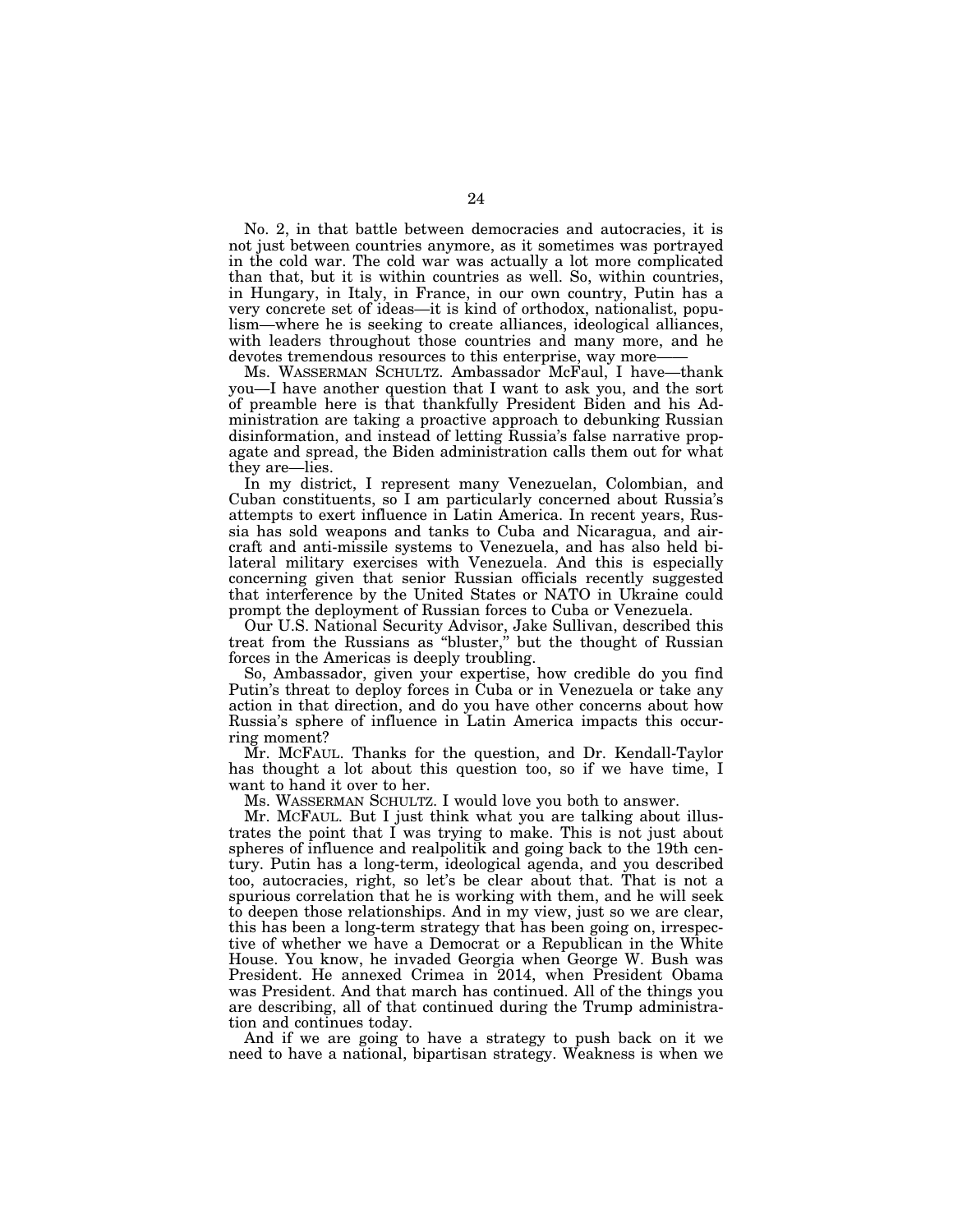are fighting amongst ourselves and not thinking about who the actual enemy is in the struggle.

Ms. WASSERMAN SCHULTZ. Mr. Chairman, could I have indulgence in allowing Dr. Kendall-Taylor to answer as well?

Mr. LYNCH. You may.

Ms. KENDALL-TAYLOR. Mike makes an excellent point, and I think the important thing to remember is that the Russians see the information space as a critical battle space in this competition between democracy and authoritarianism. That is the lesson they learned from Georgia in 2008, and they have been investing in and fighting in this space in a way that we haven't.

So, I find it extremely heartening to see the Biden administration, through the warnings that they give and their efforts to declassify information, to be competing in a way that we haven't shown up and done before.

On your question, though, on whether or not they would be willing to deploy forces to Venezuela and Cuba, I don't think so. To me that feels like the Putin regime trying to poke us in the eye. It would be costly for them to do so. And so, I think—you know, of course it is plausible, but in my best judgment I don't think that is necessarily where he is headed with this.

Ms. WASSERMAN SCHULTZ. Thank you. Thank you, Mr. Chairman, for the indulgence. I yield back the time I don't have.

Mr. LYNCH. Absolutely. I thank the gentlelady.

The next on my list, the gentlelady from South Carolina, Ms. Mace, is recognized for five minutes, although we need to see—you need to turn your camera on. I do see someone there but no camera.

[Pause.]

Mr. LYNCH. OK. Perhaps Ms. Mace has stepped away. We will go next to the gentleman from California, Mr. DeSaulnier. Welcome. You are recognized for five minutes.

Mr. DESAULNIER. Thank you, Chairman Lynch. It is always a delight to see you in your library.

I wanted to ask all of you, but let's start with Ambassador McFaul. And I also wanted to thank you. Some years ago, I was part of a delegation from the California State Senate and you hosted us. It was a really remarkable conversation. I don't know if you remember it.

We were there because we were engaged in conversations with the Moscow Duma. They were interested in Californians, specifically, as a member from the Bay Area, in the East Bay—go Bears, sorry. They were interested, and they showed us, in Moscow, the Moscow Duma, their efforts for their replication of Silicon Valley. And right after that meeting, when I got into Congress, I remember being at a meeting that Aspen Institute had put on, and one of the members asked—these two comments lead to a question a former KGB officer, who had served with Mr. Putin after the first Ukrainian incident in little green men, the question was, ''How can we believe him and his leadership when he lies?" And the response from the former KGB officer was, ''Well, he is not lying when everyone knows he is lying.''

So, first maybe respond to that and how we deal with it. And the second part is—and forget my sort of sophomoric insight here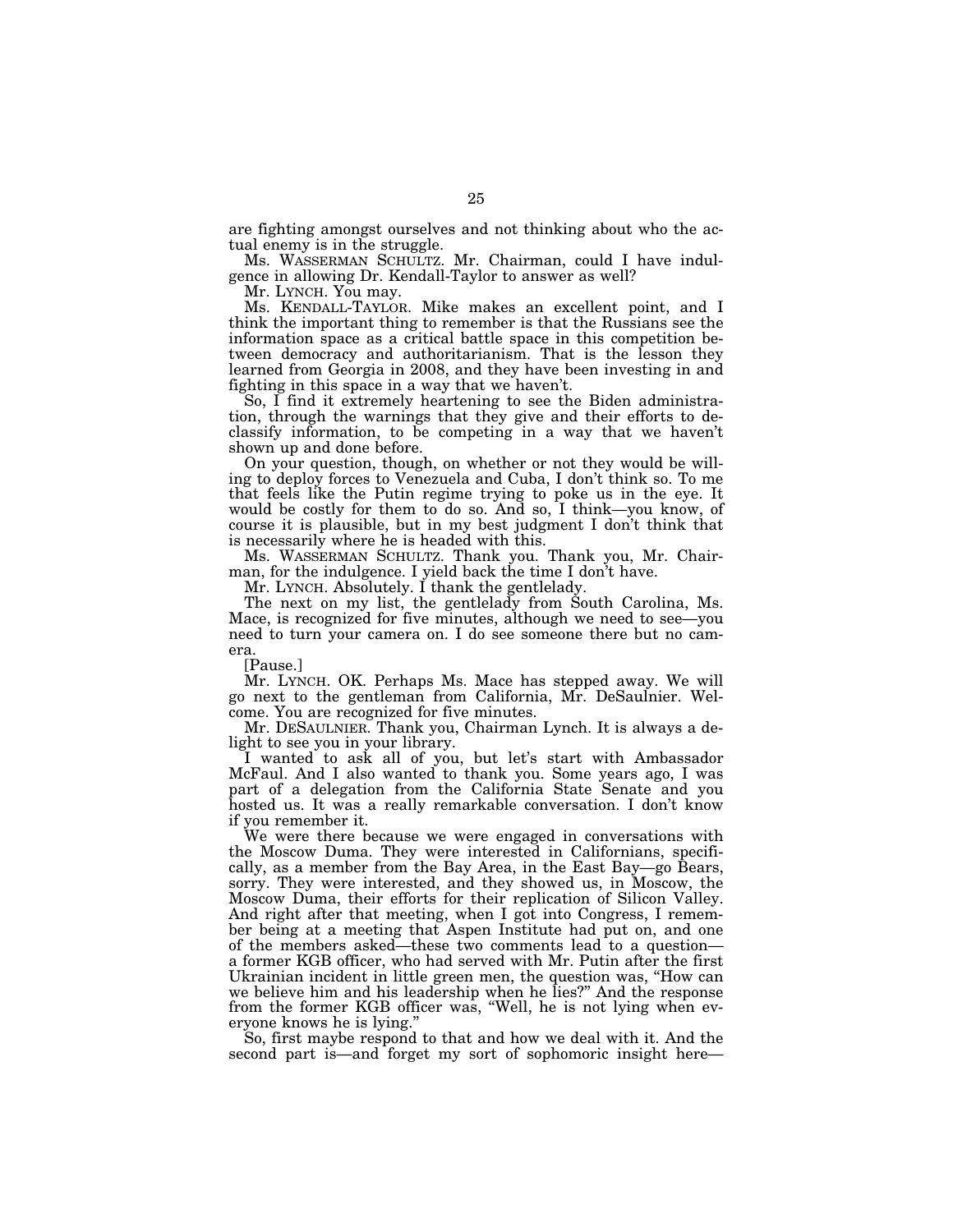having hosted the Moscow Duma and the St. Petersburg Duma and then reciprocated, and their interest in technology and information, in hindsight it struck me as being less about innovation and more about understanding it and using it for things that I was probably naive about at the time than the goodwill that we were trying to convey.

So, I wonder if you could respond to those two things. It is hard to trust these kinds of relationships that you try to foster when the mentality is, well, it is not lying when you know they are lying.

Mr. MCFAUL. Those are tough questions and I will try to be brief, to get other people in. With respect to technology, it was called Skolkovo, the project you are talking about. That was their Silicon Valley idea. It was a project spearheaded by President Medvedev, not Prime Minister Putin at the time. And it was a sensible idea. Russia has more PhDs in math and physics per capita than any country in the world. Here, where I live, there are over 80,000 people that have moved from the former Soviet Union to work here in the Valley, for good reason. We are attracting those people. That is what makes America strong, by the way, is to attract the best and brightest to our country.

But that project has kind of withered on the vine, Congressman, because Putin doesn't believe in it. He doesn't really believe in independent economic activity. You know, there has been more nationalization under Putin and a shrinking of the private sector.

And the second point, you know, part of your question, is absolutely, we must be vigilant, not only with Russia but with China, in understanding dual-use technologies and how we might be inadvertently subsidizing those that we later will face on the battlefield. And I think we need to be smart about that, and I am glad you raised that.

With respect to truth, it is important. It was always very frustrating, as the U.S. Ambassador to Moscow, when I was constrained by the truth and my interlocuters were not. It is very difficult to have a rational conversation with somebody who can say two plus two equals five and you have to adhere to the rules of truth that two plus two equals four. And I would just underscore that to be very cautious about, you know, there has been some news in the last 24 hours that it looks like diplomacy has a chance.

And I would just be very cautious to look at the full range of what Mr. Putin is saying. Because on the one hand he sat with his foreign minister, Lavrov, and said, ''Well, go ahead and keep negotiating.'' But at the same time, he said two troubling things—well, his parliament did and he did. One, he said there is genocide in Donbas. If the Russian President is saying there is genocide against ethnic Russians that sounds very ominous to me in terms of a pretext for war.

And second, the parliament, the Duma there—and let's remember it is a fully controlled organization within Putin's autocracy, they just passed a non-binding resolution calling for the independence of the two republics in Donbas. That sounds pretty scary to me, and that sounds like a very different message than we are looking for offramps, we are looking for diplomacy.

Mr. DESAULNIER. Dr. Kendall-Taylor, maybe you could respond to that briefly, the intersection, as you mentioned in your earlier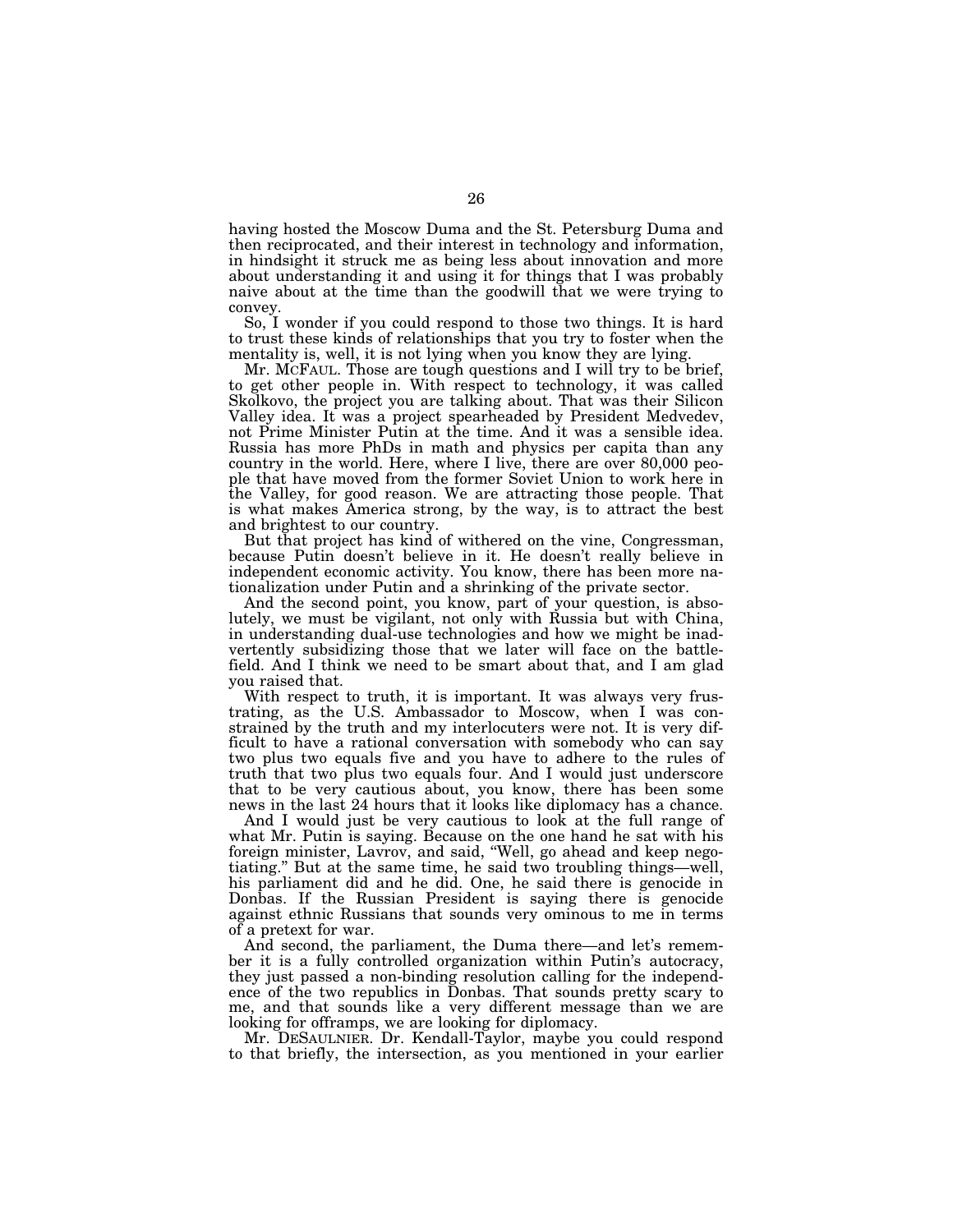comments to my colleague from Florida about misinformation technology and how we have to be consistent, but the reality is not as they perceive it.

Ms. KENDALL-TAYLOR. I will try to be really quick, the point that Putin—that there is no truth that he is tied to conspiracy theories and creating a world in which there is no truth means that then the barrier of truth has become extremely high. And I think, you know, we have talked about U.S. efforts to declassify intelligence, to be more forward-leaning with the intelligence that we have, so that we can try to work with allies and partners so that we can see a single truth.

I think that is an effective strategy that the United States is now waking up to in order to try to cut through the lies so that least we, among our allies, have a common picture of what is happening.

But the other point to highlight is, you know, there are some significant stakes on the line. Thinking of arms control and other things, you know, we have just four years left before we need a new follow-on agreement to things like New START. It is extremely difficult to negotiate these types of agreements with the Russians in an environment where Putin lies and regularly reneges on the treaties that he signs. And we are going to have to think about what an approach looks like. What are the confidence-building measures that we can start, however small, so that we can build some semblance of a relationship in order to put the guardrails on the relationship that we so desperately need. And that is going to be a challenge, and that is where I think we need to do thinking, because the stakes are really high.

Mr. DESAULNIER. Thank you. I yield back. Thank you for your indulgence, Mr. Chairman, as always.

Mr. LYNCH. Absolutely. And thank you, Doctor.

The chair now recognizes the gentlewoman from South Carolina, Ms. Mace, for five minutes for questioning. Welcome.

[Pause.]

Mr. LYNCH. I did, in fact, see Ms. Mace on the screen briefly, a moment ago. But in the interest of time, I am going to move on to the gentlewoman from California, Jackie Speier. You are recognized for five minutes.

[Pause.]

Mr. LYNCH. I don't see her camera on. Why don't we go to the gentleman from Vermont, Mr. Welch? I see your camera is not on either, but perhaps you could do so. There he is. Welcome. You are muted, Mr. Welch. You are muted. There you go. Welcome. Nope

Mr. DESAULNIER. Forgive him, Mr. Chairman. He graduated from Holy Cross.

Mr. WELCH. Am I on?

Mr. LYNCH. You are on. Welcome. Please. You have five minutes. Mr. WELCH. Thank you very much. I apologize. I want to thank the panel for your extraordinary presentations.

You know, I think we are unified here about our opposition to Russian aggression, and it is pretty clear they are willing to do it. They took Crimea and now are surrounding Ukraine.

But I would like to ask you, Ambassador McFaul, another question about NATO expansion. The major powers are apprehensive about having another power on their borders. You think of the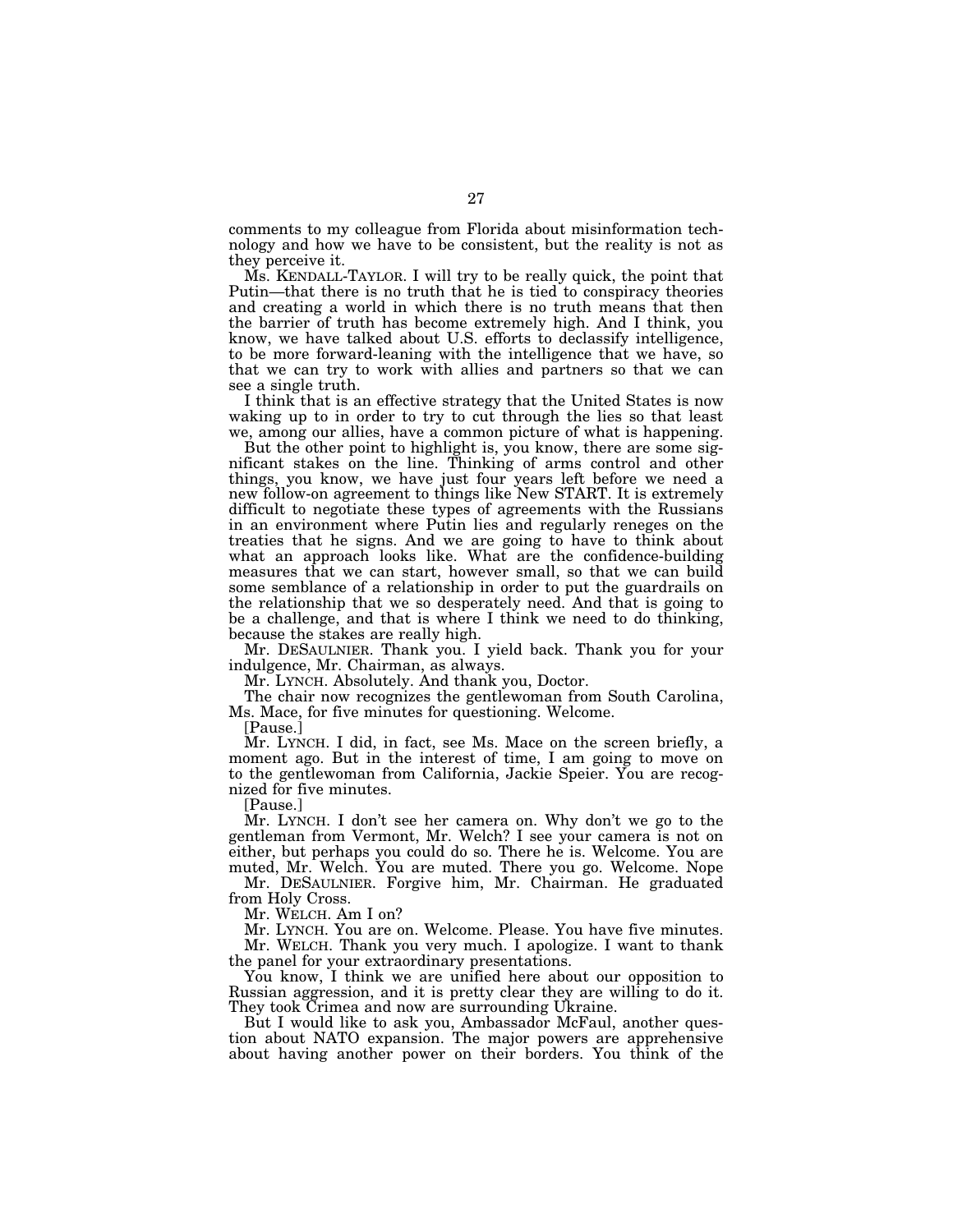Cuban Missile Crisis. And Korea, of course, when we went up to the Yalu River, China brought its troops in, even though at that point they were not a nuclear power. And my understanding, historically, is that powers are extremely sensitive about what they regard as hostile forces on their border.

And the question of Ukraine is tied very much up to this question of whether they should be part of NATO. And my understanding is that there are a lot—Ukraine can decide they want to be in NATO, but on the other hand NATO, and the U.S. can decide what is in our national security interest.

So, I would like you to address this question of that element that is of concern, at least reportedly, by Russia, and what is the sensible policy for us with respect to our national security with NATO expansion into the Ukraine.

Mr. MCFAUL. Thank you for the question. It is a really hard, complicated one that goes back historically. I wrote a book in 2002, so already 20 years ago, and one of the chapters in it was about U.S.-Russia relations, and Chapter 8 was called ''NATO, a Four-Letter Word.'' And that is just to remind you that this has been a debate for a long time, in U.S.-Russia relations, and obviously in U.S.-Soviet relations.

Let me say two things. One, it hasn't been a constant debate in Russia. I think there is a misperception that throughout this entire 30 years of history Russia has just been opposing and we have been imposing, imposing, imposing. I don't see the history that way. When Boris Yeltsin first took over, he wanted to join NATO. NATO was not considered an enemy. He wanted to join the West because Russia was a democratic country at the time.

When we signed the NATO Russia Pact in 1997, go back and read it. There is a lot of very cooperative language there, because in 1997, we were not in a battle and a kind of cold war posture that we are in today. It was very different.

When President Putin came in, even before he was president, in 2000 he was visiting London and he said, ''I think it might be a good idea for Russia to join NATO.'' Hold on. If NATO is such a threat to Russia, why is Vladimir Putin saying he wants to join NATO?

And even just in 2010, when I was in the government, I was at the NATO summit in Portugal. President Medvedev was there at the time. I encourage you to go back and read what he said then. He didn't say anything about NATO expansion. He was not concerned about NATO expansion. He was talking missile defense cooperation between Russia and NATO.

So, I just tell you some of those tidbits because this has not been a constant. What triggers concern about NATO expansion? It is when there has been a so-called color revolution around the borders. That is what Vladimir Putin is really worried about.

His first—You know, back in 2002, I want to remind people we were allies. "Allies" is too strong a word, but we were cooperating right after September 11th. That last major wave of expansion that was announced in 2002, was not a big event. And then we have got 2003, 2004, and then what happened in 2014.

Mr. WELCH. Thank you. Thank you very much. Dr. Kendall-Taylor, do you want to give your point of view on this?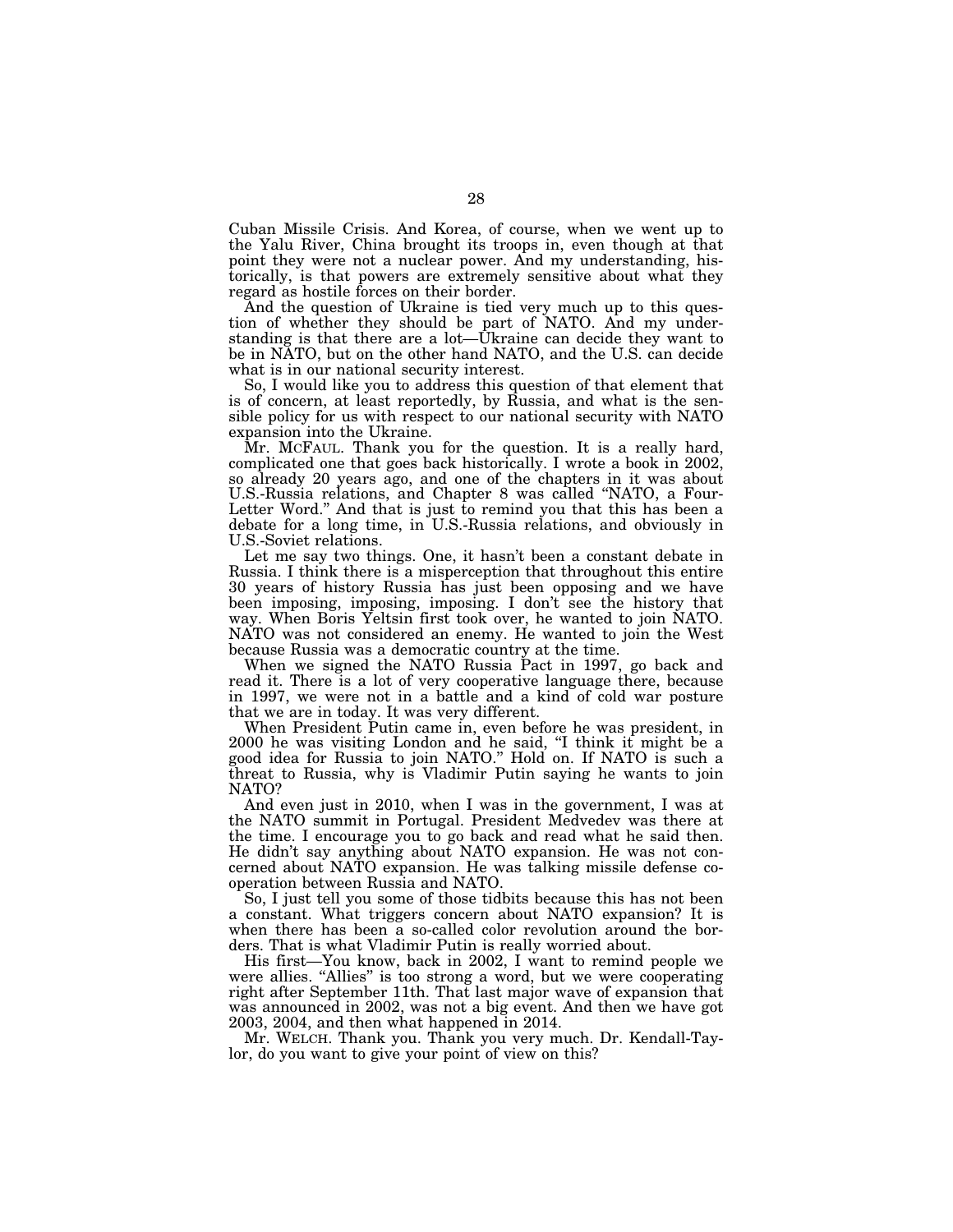Ms. KENDALL-TAYLOR. I agree with everything the Ambassador just said. I think the other important way to think about it is, you know, these countries are asking to join a defensive alliance, and if President Putin pursued a less antagonist and aggressive approach to his neighbors, I think there wouldn't be such a press and such a demand from these countries to join what is a defensive alliance.

It is really notable to see, even in countries like Finland and Sweden, who are not part of the alliance, the way that their internal debate has changed, again, in the face of renewed Russian aggression against Ukraine. They are talking in a very renewed and reinvigorated way about the prospects of NATO membership.

So, all of the things that Mike said I also agree with, but just to add the point that the reason that these countries want to join this alliance is because of Russia's own aggressive actions, and if it were to revise its approach to its neighbors then I think Russia itself would be in a very different place.

Mr. WELCH. I yield back. Thank you very much.

Mr. LYNCH. I thank the gentleman. At this point I would like to recognize Mr. Grothman, the ranking member, for any concluding remarks that you might have, Ranking Member, just as a courtesy. I would yield you five minutes for any concluding remarks from the minority. Thank you.

Mr. GROTHMAN. OK. I am glad we had the hearing. I think it is important to stress the gravity of this situation and the degree to which past—I guess I would call it nothing else but weakness puts us in this situation. I think it is important, as I mentioned during my questioning, to talk about past relations between Russia and the Ukraine. I don't see a downside to it, and I think it is something everybody ought to be aware of, so that everybody in the world understands that there may be some natural animosity between the countries.

Can I ask Mr. Grenell one more question?

Mr. LYNCH. Of course. Of course.

Mr. GROTHMAN. OK. I would like to ask you your opinion of NATO expansion.

Mr. GRENELL. So, I agree with Ambassador McFaul that it is a difficult question and it is something that is fraught with all sorts of issues. First of all, I would say that no one should be telling Ukraine that they cannot seek NATO membership. We have seen the Germans try to do that. We have seen the Biden administration suggest to the Ukrainians that they take that off the table, and certainly that would please the Russians. But no one should be telling a country, especially Ukraine, not to seek NATO membership.

With that being said, I find it difficult to add NATO members at the present time when current NATO members are not paying their fair obligations. Why would we extend this defense umbrella to more nations when the current ones are not paying and being good members? I still am of the mindset that the Germans are undermining NATO like never before, and we need to call it out.

Mr. GROTHMAN. OK. Well, thank you for that. Thank you for your opinion. Maybe I should give one of the other witnesses a chance to respond to that as well. Maybe Ms. Kendall-Taylor.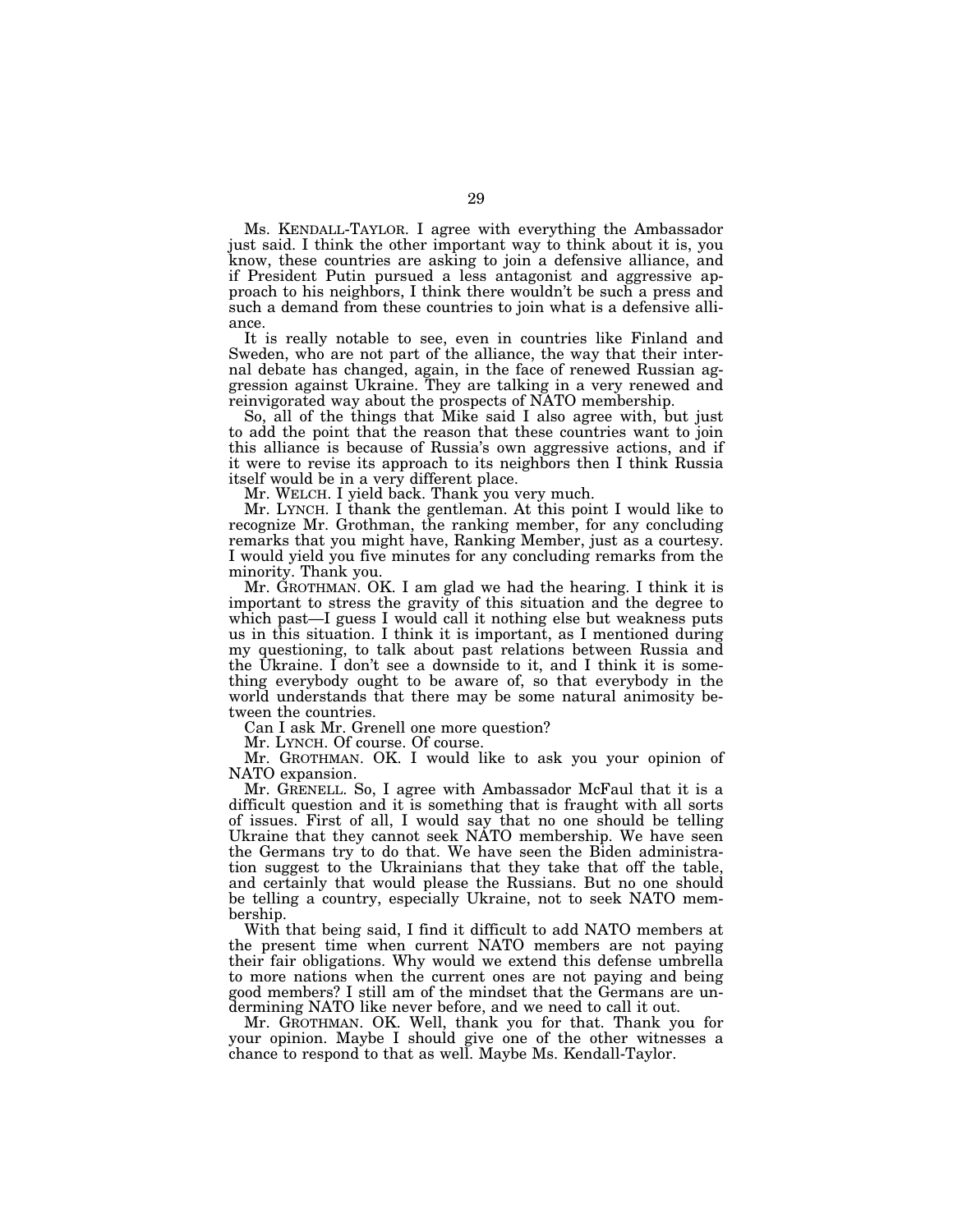Ms. KENDALL-TAYLOR. In terms of what, NATO expansion? Mr. GROTHMAN. Yes.

Ms. KENDALL-TAYLOR. I mean, I just kind of just repeat, I think, what Mike said, is like it hasn't been a consistent story, but Russia has been more or less kind of sanguine about NATO expansion over the course of history. And it really is, again, these countries demand to join a defensive alliance.

I think the other thing that we need to focus on, obviously NATO expansion is one issue, but this is really also a question about a country, Russia, using the threat of force or the use of force to change borders. And so that, in and of itself, I think is extremely important to push back against that principle alone.

Mr. GROTHMAN. I agree with you. I will wrap up by mentioning that in our Pledge of Allegiance we pledge allegiance to the Republic of the United States of America. And while there is some ambiguity as far as who said it upon writing the Constitution, I think Benjamin Franklin is usually quoted as saying as we have a republic that you can keep it.

I think it is important that important members of our foreign affairs establishment understand what form of government we have, and if you don't understand that I don't think you really understand why America has become such a great country, and you don't understand what we should be encouraging other countries to become.

OK. Again, I would like to thank our chairman for convening this committee. It was certainly very interesting. I would like to thank all our guests for taking time out of their day and enlightening us.

Mr. LYNCH. I thank the gentleman. Reclaiming my own time, I would like to ask Lieutenant General Hodges. I have not been back to Ukraine for several years, especially with this pandemic, but previously I had been there after the massacre at the Maidan, I had been there several times before the annexation and invasion of Crimea. And it was a challenge to get a sense of the readiness and willingness of Ukraine to defend itself.

Previously, before the Crimea annexation, we did see there was a draft that was instituted for males, I think, from 18 to 35. It was not as coherent as you might like. I have also had an opportunity to visit a number of our bases in Germany, Landstuhl, and got the flavor of the acceptance of U.S. forces in Europe.

And obviously we have heard reports of NATO and U.S. troop movements into places like Poland and Romania. So, this is not classified information we are talking about here. Could you give me a sense of your perspective on U.S. NATO readiness in that region, and especially focus on the NATO cohesiveness, which seems much improved right now. However, we all know how that can sometimes dissolve in the face of military kinetic action.

So, I would just like to get your assessment of all of that. Thank you.

General HODGES. Thank you, Mr. Chairman. Let me take, I think, three different points. First, as to Ukrainian armed forces, you are exactly right. This is not the same Ukrainian armed force of 2014, because of their own effort and because of the support from the United States over the last eight years, as well as some other allies. In a variety of ways they have significant improved ca-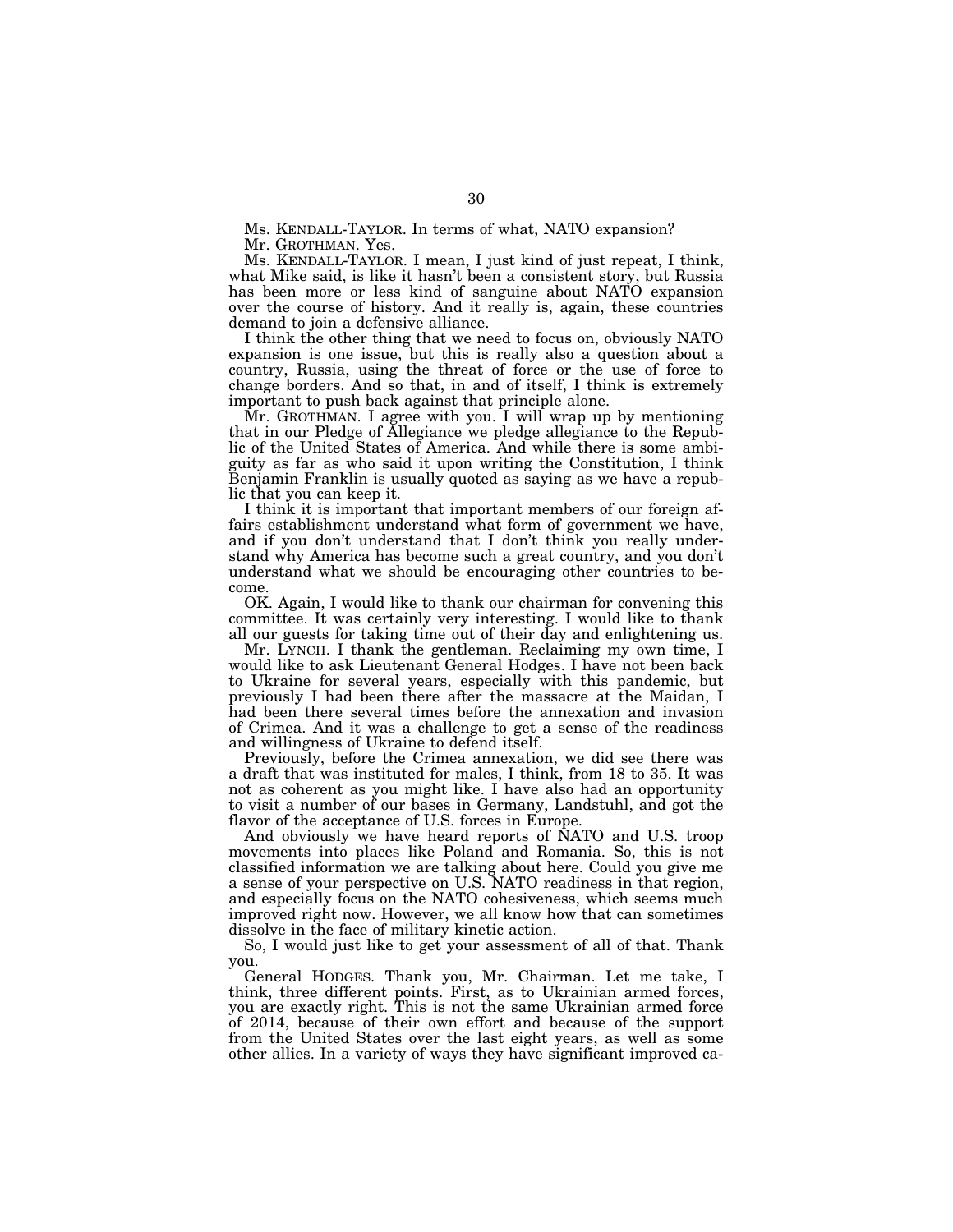pability, and maybe most importantly, the willingness to fight, not just soldiers but also amongst the population. I think we are seeing this a lot these days.

Clearly the Russians will have a significant overmatch in terms of sea power and air power, but when it comes to ground forces, I think one of the reasons we are not going to see a massive Russian land assault is because they will suffer incredible casualties and would not be likely to reach Kyiv, let alone encircle it or destroy it. So, I think on the ground it is a much better force, but certainly there is much more to do, particularly in terms of antiship capability, air defense capability, where we can help.

Ukrainian soldiers impress me with how quickly they learned technology. Several years ago, our government gave them what we call Q–36 counter-fire radar, put it in the hands of Ukrainian soldiers. That radar is much better than I ever knew it was. Of course, I had never been under Russian artillery fire or rocket fire. That is a powerful motivator for innovation, and that radar has been a very, very useful piece of equipment for them, as an example.

For our own forces, of course no commander is going to say he has enough, but we are really, really light in terms of naval or sea power ourselves. I think basically there are four U.S. Navy ships assigned to U.S. Navy Europe. That is it. And those are the same vessels that are in the Mediterranean, the Black Sea, Arctic, North Atlantic, all around this theater. So, there is a shortage of naval capability to address all the requirements, and our great Navy is typically overstretched.

Land forces, we are in a pretty decent place. I am absolutely happy with the deployment that the President directed, of troops coming from Fort Bragg and Fort Campbell as well as from Germany to reinforce NATO's eastern flank.

I used to be against this, but I have changed my mind. I think it is time to reconsider permanent basing along NATO's eastern flank in Poland, in Romania, in Baltic countries. I think Secretary Jens Stoltenberg—and there is not a statue big enough for that guy; he has done so much to hold our alliance together—has begun to talk about maybe we should reconsider the idea of permanent basing along NATO's eastern flank.

Mr. Chairman, if I may, one last thing. The best thing that we can do to deter Russia and to protect our country is to live up to our own talking points. I live in Germany. I am from the great state of Florida, but I have lived here now for the last several years since retiring, and it is hard to watch. And all of my European friends shake their heads when they talk about January 6. They can't believe what they see and hear. And I am not talking about just in Germany. I am talking about the full range of European countries. And it undermines our desire to project American power when we look so divided. I mean, it is not who they all grew up respecting.

And it really—so I commend this committee for trying to address this, the work that you are dealing with, that you are trying to do. But we are so vulnerable right now to everything that the Kremlin wants to do. We are an easy target, to be very candid.